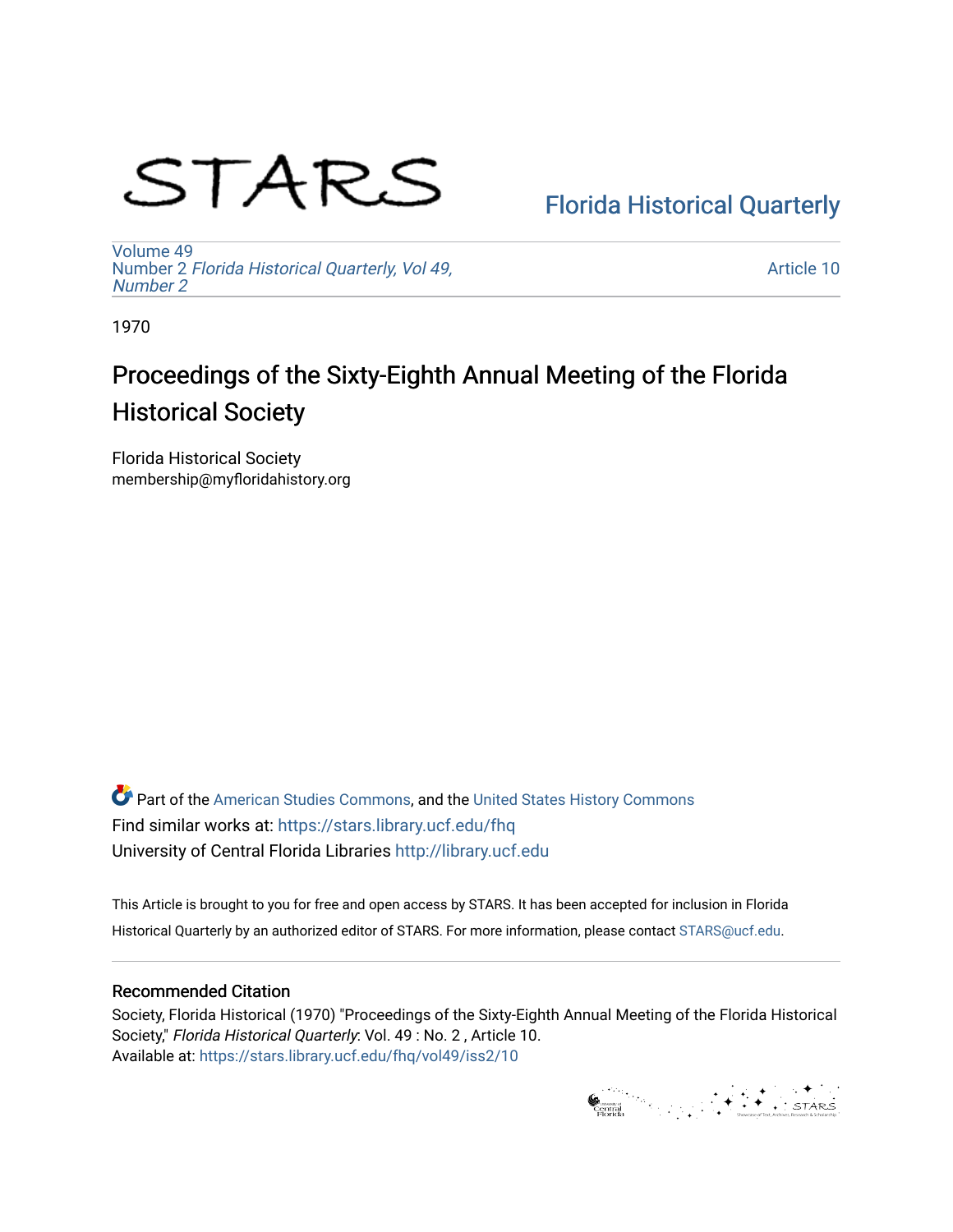#### Society: Proceedings of the Sixty-Eighth Annual Meeting of the Florida His

SIXTY-EIGHTH ANNUAL MEETING 197

#### ANNUAL MEETING

#### Minutes of the Directors Meeting

The semi-annual meeting of the board of directors of the Florida Historical Society was convened by Dr. Herbert J. Doherty, Jr., at 8:15 p.m., May 7, 1970, in the president's suite in the Manger Inn, Tampa, Florida. It was held in conjunction with the sixty-eighth annual meeting of the Society. The following officers and directors were present: James C. Craig, John E. Johns, Mrs. Milton D. Jones, Margaret L. Chapman, Samuel Proctor, Robert Akerman, Luis Arana, August Burghard, William M. Goza, Baynard Kendrick, James H. Lipscomb, III, N. E. Bill Miller, Thelma Peters, Mrs. O. C. Peterson, James A. Servies, John D. Ware, and Clara E. Wendel. Milton D. Jones, chairman of the rules revision committee, attended at the request of the president.

After welcoming the group, Dr. Doherty made several announcements relative to the meeting. He read the names of members who had passed away since the last annual meeting. He also announced that the following former living presidents of the Society would be honored at the banquet on May 9: Alfred J. Hanna, 1939-1940; Calvin Horace Curry, 1940-1941; Philip I. May, Sr., 1944-1945; Karl A. Bickel, 1945-1946; Charlton A. Tebeau, 1949-1951; Charles T. Thrift, Jr., 1954- 1956; Dena Snodgrass, 1956-1958; Albert C. Manucy, 1958-1960; Gilbert L. Lycan, 1960-1962; Frank B. Sessa, 1962-1964; James R. Knott, 1964-1966; William M. Goza, 1966-1968; and Herbert J. Doherty, Jr., 1968-1970.

Miss Margaret Chapman, executive secretary, gave her financial report. The balance at the beginning of the fiscal year, April 1, 1969, was \$27,431.28. Receipts through March 31, 1970, were \$10,314.40 for memberships and \$2,355.10 realized from dividends and sales. Total receipts were \$40,847.21. Disbursements were \$8,668.04 for the *Quarterly,* \$111.94 for the 1969 convention, and \$1,780.37, miscellaneous, totaling \$10,- 560.35. The net worth of the Society is \$30,286.86. Most of the funds of the Society are contained in special trusts, and only the accrued interest can be utilized. It was again noted that the Society has no paid employees. Dr. Proctor moved that the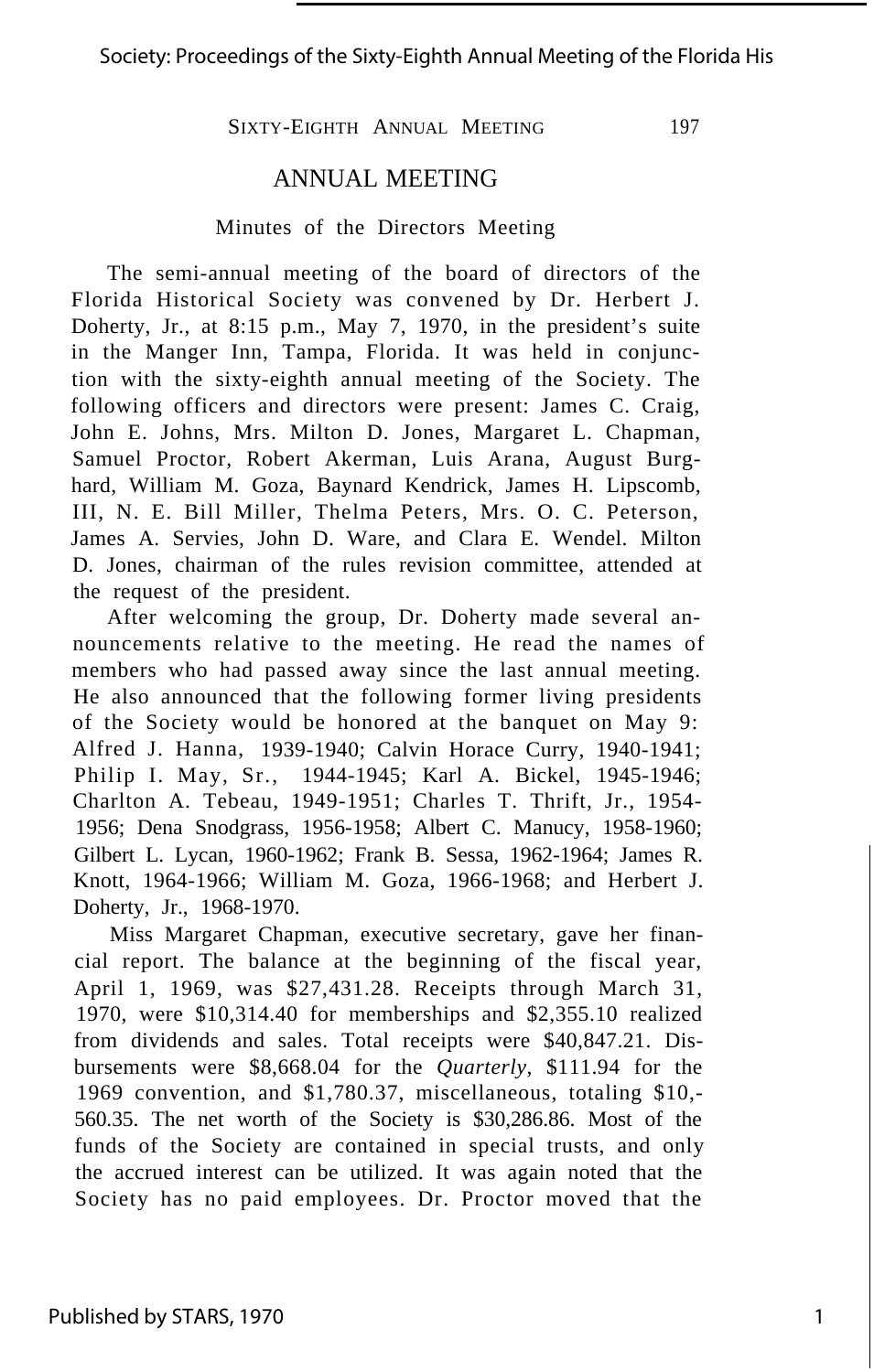financial report be accepted with thanks to Miss Chapman. The motion passed.

Miss Chapman announced that as of March 31, 1970, the Society had 1,522 members. The increase in dues had not adversely affected membership, and there has been an increase of membership over the 1969 total. Miss Chapman reported on gifts to the Society library, most of which were in memory of Father Jerome or were purchased with interest accrued on the Father Jerome Fund. It was moved that the membership and gift reports be accepted. The motion passed. Miss Chapman thanked Mrs. Mary Jane Kuhl and Mrs. Sylvia Baggett of her staff for all their cooperation and assistance.

Dr. Samuel Proctor, editor of the *Florida Historical Quarterly,* reported that the new format of the journal had been well received. Dr. Proctor reported that the indexing of the *Quarterly* beginning with Volume XXXVI is underway, and it is hoped that it will be completed within two years. Miss Chapman suggested that perhaps the Julien C. Yonge Publication Fund could be used to publish the index.

The editor noted that *Quarterly* articles, book reviews, and book notes covered all periods of Florida history. The *Quarterly* also serves as an instrument for publication of news of local historical organizations. Dr. Proctor recommended that the Society's newsletter be revived. Dr. Proctor thanked the University of Florida, P. K. Yonge Library of Florida History, the University of South Florida, Mr. Craig for his publicity reports, and his editorial board. It was moved that the editor's report be accepted. The motion passed.

Mr. Goza, chairman of the financial committee, reported on the sale of a piece of property owned by the Society with the help of former board member, Walter S. Hardin. Dr. Johns stated that there were some books belonging to the Society in the Jacksonville Public Library. Miss Chapman agreed to write an inquiry letter about the matter. Four Audubon prints belonging to the Society are at Stetson University. A full property report will be given at a later date.

Dr. Doherty stated that at the previous annual meeting a new charter had been adopted. Since that time, Milton D. Jones, chairman of the rules revision committee, has been working on revising the by-laws. Copies of the proposed revi-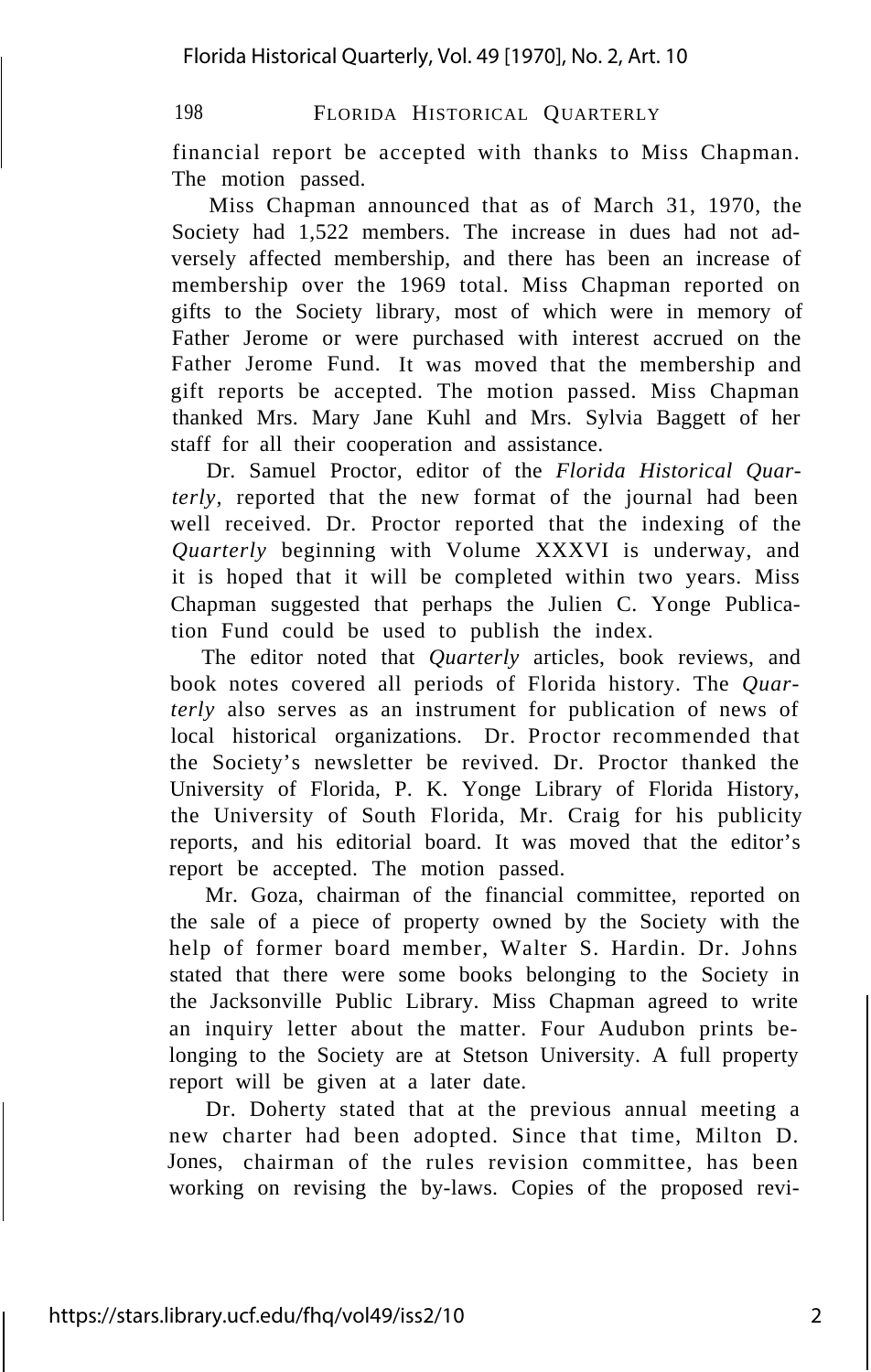sions had been distributed to officers and directors prior to the meeting, and additional copies are available for the membership at the registration desk. Mr. Jones pointed out that many items contained in the old by-laws had actually been abandoned in practice. According to theory the charter is the basic, fundamental instrument of the organization; the by-laws relate to the more specific details. Mr. Jones suggests that the board of directors be empowered to perform the functions that are necessary for the organization to operate. The most important change is revising districts from which directors are elected. Mr. Jones proposed using the four state appellate court districts: three directors from each of the four districts, and three additional directors holding "at-large" posts. He pointed out that even if the state appellate court districts change, it would not affect the Society breakdown since these are spelled out by definitive counties based on the current court districts.

The new by-laws contain a provision whereby anyone elected at a meeting who should be out of his district would be able to hold his seat unless there was a challenge at the time of election. Five directors will be elected at the 1970 meeting. The by-laws require staggered terms. Mr. Miller suggested that a specific time for a fiscal year be made a part of the by-laws, but Mr. Jones explained that this could be done by the board by resolution. Whatever is not covered specifically in the charter or bylaws will be governed by custom and precedent. Mr. Jones explained that the new by-laws contain a provision whereby the Society would have to comply with current internal revenue service regulations, which is a built-in protection to safeguard the tax-exempt status of the Society. Mr. Miller asked that the terms of office for the president and the president-elect be spelled out more specifically, but Mr. Jones felt that the minutes of the meetings would be sufficient to keep track of their terms of office.

Mr. Craig asked if the minutes of the meetings of the Society should not be attested by the president. Mr. Jones felt that the certificate of the secretary would seem sufficient. Dr. Proctor noted that the published minutes are edited from the more fuller version submitted by the secretary, and that the Society does not maintain a minute book. Dr. Doherty said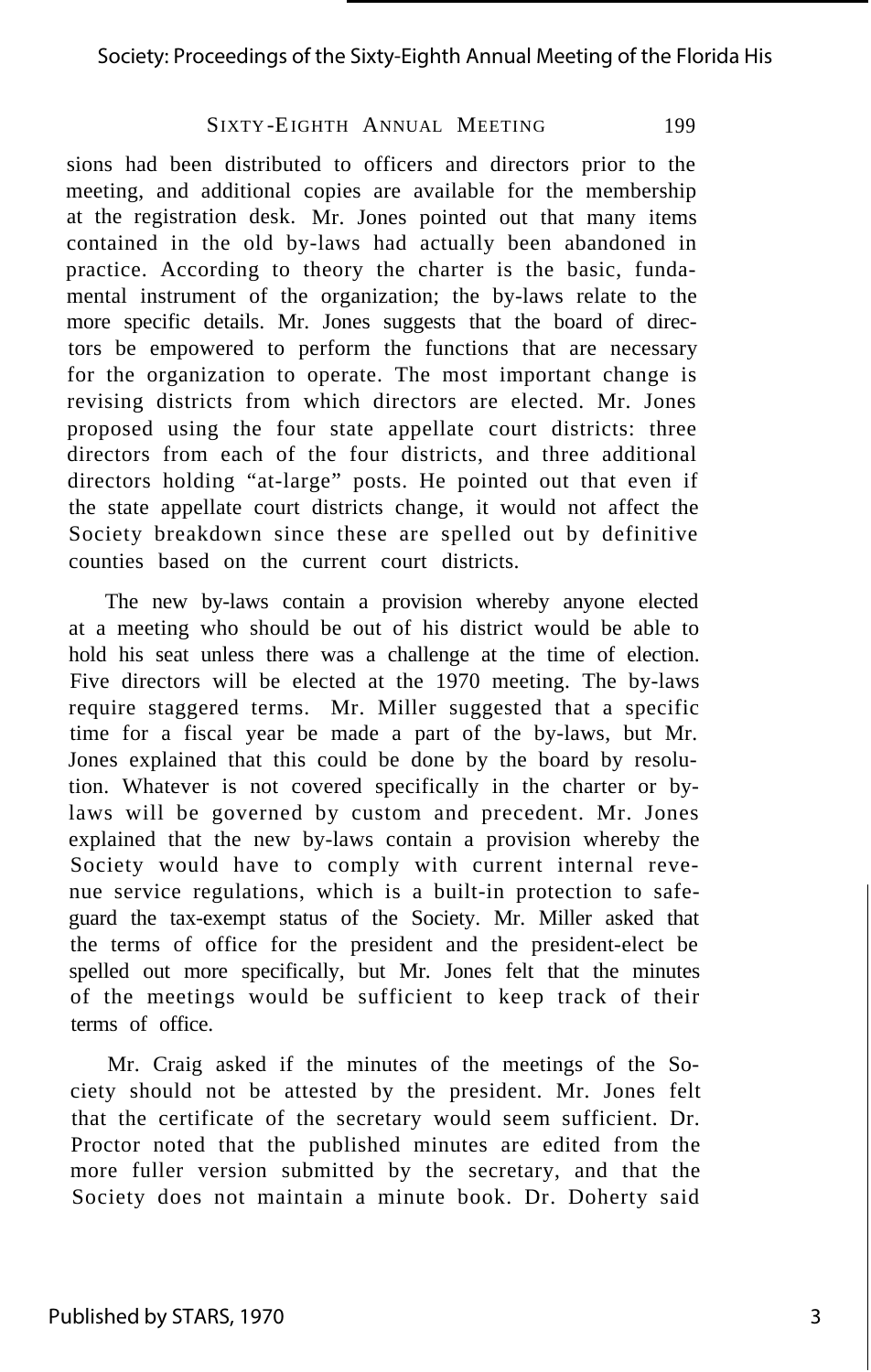that he will call for a motion at the business meeting to approve or correct the previous minutes as published in the *Quarterly.*

Mr. Kendrick moved that the revised by-laws be submitted to the membership with the board's recommendation for adoption. The motion passed. The president thanked Mr. Jones on behalf of the board for his work on this matter.

Dr. Proctor submitted a report of a special committee (Mrs. T. O. Bruce and Mrs. Ralph Davis) which recommends that the Rembert W. Patrick junior historian's contest be abandoned, and that it be replaced with the annual Rembert W. Patrick Memorial Book Award. A prize of \$100 would be given the author of the best book or monograph on Florida history. Original work only would be considered; fiction, drama, poetry, promotional material, and reprints would be excluded. Monographs would have to be at least seventy-five pages in length. Three judges selected by the editor of the *Quarterly* will determine the winner. Mr. Kendrick moved that the proposal be accepted. The motion passed.

Dr. Doherty reported that he had been working on the matter of preservation of the St. Marks Lighthouse in accordance with recommendations from N. E. Bill Miller. C. Edward Carlson and W. L. Towne of the United States Fish and Wildlife Service, Atlanta, had informed Dr. Doherty that they were trying to secure the site from the U. S. Coast Guard. Senator Robert Williams is in the process of having the area entered into the National Register of Historic Places which would protect the lighthouse and the keeper's house from destruction.

Dr. Proctor announced that Harry P. Owens, professor of history, University of Mississippi, is the 1970 winner of the Arthur W. Thompson Memorial Prize in Florida History for the best article in the *Florida Historical Quarterly,* Volume XLVIII. Professor Owens' article, "Port of Apalachicola," appeared in the July 1969 issue. It was based upon a papeer presented at the 1969 annual meeting of the Society. Dr. Owens will not be present to receive the award. Dr. Proctor expressed his appreciation to the following contest judges: Professors Joe Richardson, Florida State University; Julian Weinkle, University of Miami; and Robert L. Gold, University of Southern Illinois.

Mr. Jones reported that his committee had chosen Hampton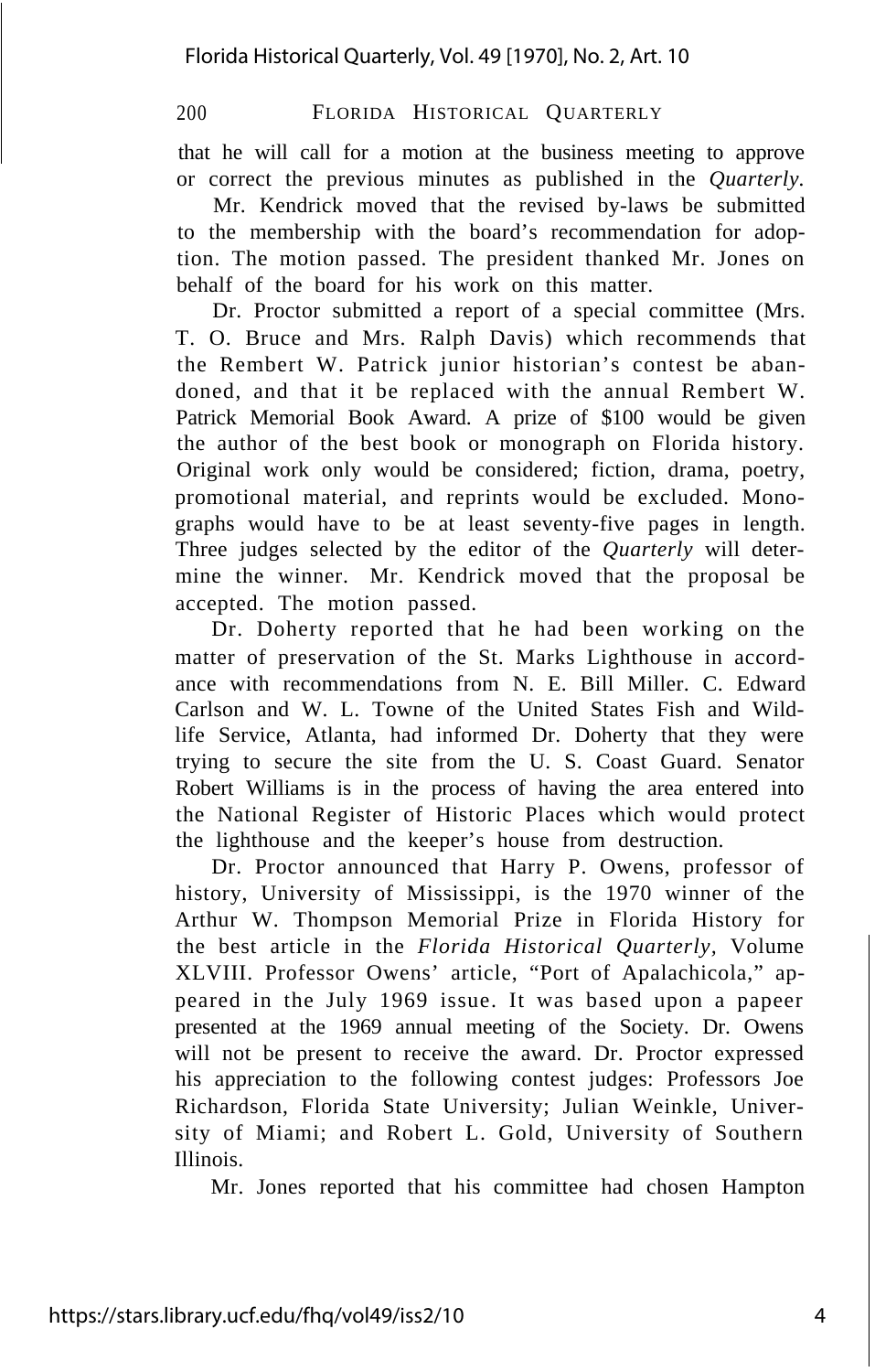Dunn of Tampa to receive the "Award of excellence for presentation of Florida history in the news media." This was based primarily on Mr. Dunn's articles in *Florida Trend* magazine. The recipient will be present to receive the plaque at the annual banquet.

Dr. Doherty stated that the Volusia County Historical Commission had requested help in preserving the ruins of the home of General Joseph Hernandez. In the name of the Society, Dr. Doherty had written to the ITT Levitt Development Corporation asking them to save the site. Further word from the company is expected. The president had asked members of the board, prior to the meeting, to contact legislators to approve the budget request of the Division of Archives, History and Records Management. Dr. Doherty then reviewed some of the replies which had been received. Miss Chapman reported that she had spent \$540 to bind periodicals and books in the Society library, but that she still needed more funds to complete the project. Dr. Johns moved that \$250 be authorized for this purpose. The motion passed.

Mr. Burghard asked if anything had been done about getting the name of Cape Canaveral restored. He was informed that United States Senators Gurney and Holland had decided to delay the matter until a later date. There was a question as to the status of the bill sponsored by Representative William Bevis regarding the teaching of Florida history in the public schools, but there was no information available on this matter.

The following nominating committee for 1971 was selected: E. Ashby Hammond, University of Florida; Jerrell H. Shofner, Florida State University; Mrs. T. O. Bruce, Key West; James R. Knott, West Palm Beach; and James A. Servies, University of West Florida. In accordance with the charter the committee will select its own chairman. Dr. Doherty proposed John D. Ware's name to fill the vacancy of regional vice-president. Mr. Craig moved that this suggestion be approved. The motion passed.

Captain Ware, co-chairman of the local arrangements committee, described the convention activities as listed in the convention program, and thanked the local committee which has worked with him and Mr. Anthony Pizzo. Dr. Peters presented an invitation from the Everglades Hotel in Miami to hold the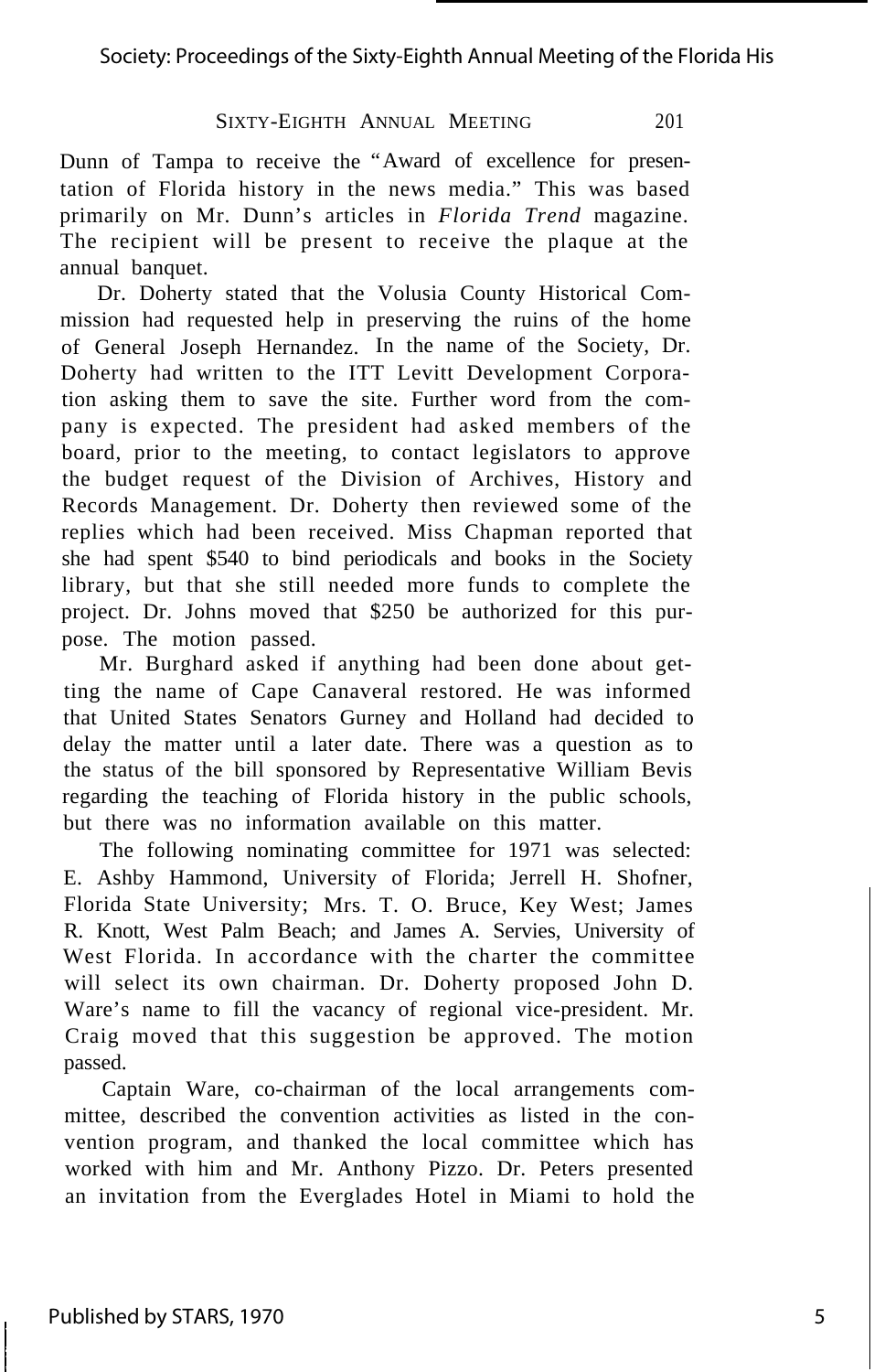Society's 1973 convention in that city. The convention will be held in Punta Gorda in 1971 and in Jacksonville the following year.

Dr. Doherty noted that Mr. Goza had been named "Mr. Clearwater for 1970"; that Dr. James Covington had won the Peace River Valley Historical Award for 1970; and that Dr. Johns had been appointed president of Stetson University. The President thanked members of the local arrangements committee, and the following retiring directors: Robert Akerman, Mrs. T. O. Bruce, August Burghard, James H. Lipscomb, III, and James A. Servies. The President expressed his appreciation to the entire board for their cooperation and help, and stated that he had enjoyed his term as president of the Society. Mr. Goza commended Dr. Doherty for a job well done, and the President received a standing ovation from the board. Dr. Proctor expressed the Society's regrets that Mr. Miller was leaving his post as director of the Florida Park System.

The meeting was adjourned at 10.20 p.m.

#### Minutes of the Annual Business Meeting

The annual business meeting of the Florida Historical Society was convened at 1:50 p.m., May 9, 1970, in the Columbia Restaurant, Ybor City, Tampa, Florida. Dr. John E. Johns gave the invocation. Dr. Herbert J. Doherty, Jr., welcomed the members and guests, introduced the persons sitting at the head table and some of the dignitaries present. Mr. Theodore Lesley, Mr. and Mrs. Harry Weedon, Captain and Mrs. John D. Ware, Mr. and Mrs. Anthony Pizzo, and Judge and Mrs. Harry McDonald of the local arrangements committee were recognized. Since activities of local historical groups are carried in the History News section of the *Florida Historical Quarterly,* Dr. Doherty invited representatives of these organizations to mail their news items to Dr. Proctor. The President noted that Mrs. Eileen Butts of Ormond Beach had requested assistance in preserving the "Casements," the winter home of John D. Rockefeller, and Joseph Shuck, State Division of Archives, History and Records Management, asked that those concerned write to the Rockefeller brothers, 30 Rockefeller Plaza, New York, New York.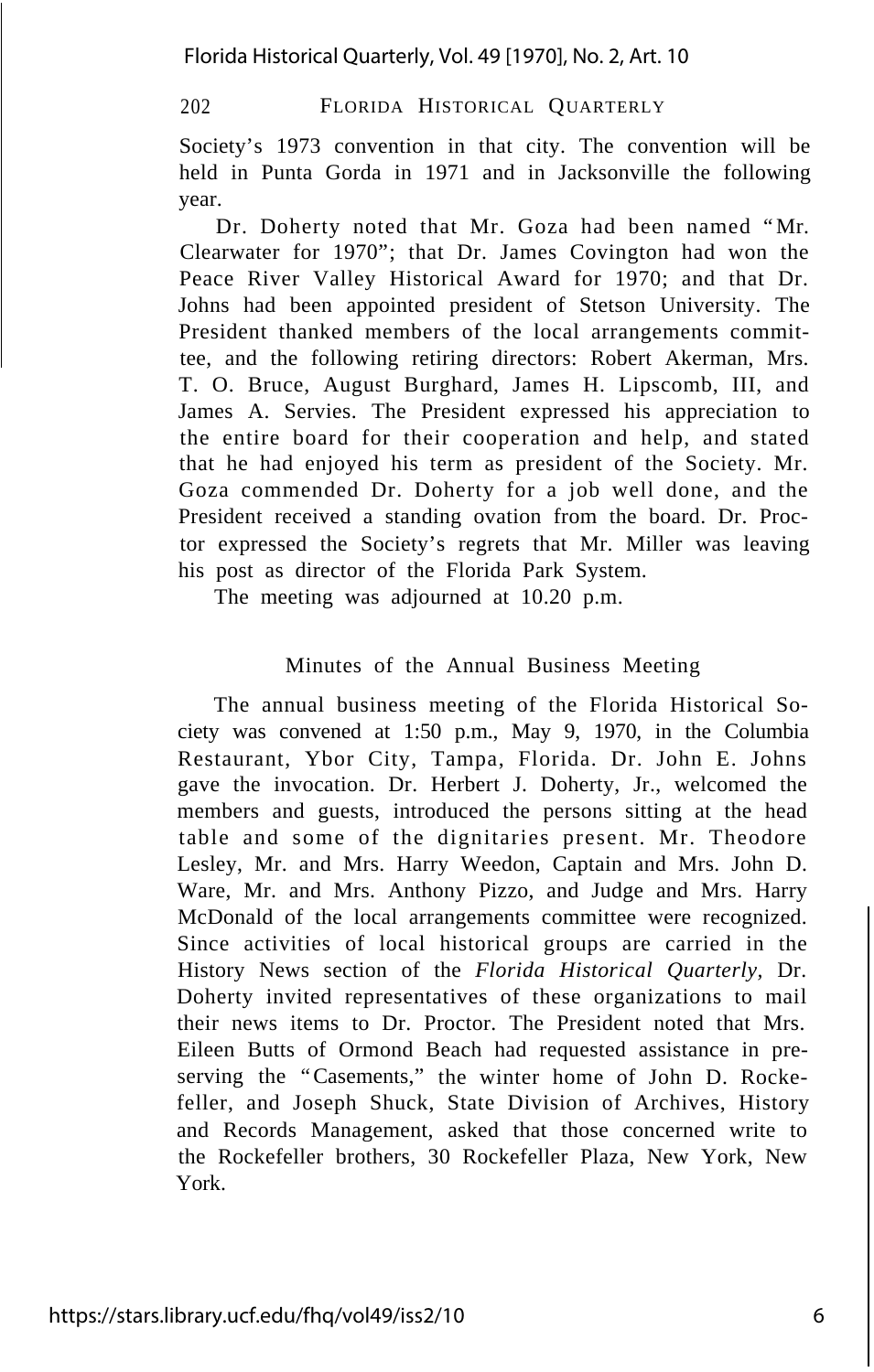Society: Proceedings of the Sixty-Eighth Annual Meeting of the Florida His

#### SIXTY-EIGHTH ANNUAL MEETING 203

The President asked for additions and/or corrections of the minutes of the May 1969 business meeting of the Society which had been published in the October 1969 issue of the *Quarterly.* Captain Ware moved that the minutes as published be approved. The motion passed. The President reported that Punta Gorda will be the site for the 1971 convention and that the 1972 meeting will be held in Jacksonville. Dr. Doherty also announce that the directors had selected the following to serve on the nominating committee for 1971: E. Ashby Hammond, Jerrell Shofner, Mrs. T. O. Bruch, Judge James R. Knott, and James A. Servies.

Dr. Proctor, editor of the *Florida Historical Quarterly,* described the new format for the journal. He noted that a wide spectrum of history had been covered in the 500 pages printed this past year. Eighteen articles and sixty-three book reviews were included. Work has started on the index to the *Quarterly,* beginning with volume XXXVI. The editor expressed his appreciation to the board of editors, authors and book reviewers, his editorial assistants, Miss Elizabeth Alexander of the P. K. Yonge Library of Florida History, and Miss Margaret L. Chapman and her staff at the University of South Florida Library.

Miss Chapman, executive secretary and librarian, gave her reports. The balance as of March 31, 1970 was \$40,847.21. She pointed out, however, that most of this is in special funds where only accrued interest may be used. The Society had  $1,522$ members as of March 31, 1970. She explained also that she is an employee of the University of South Florida Library and not of the Florida Historical Society and receives no salary or other compensation from the Society.

President Doherty stated that the rules revision committee had prepared new by-laws, as authorized by the charter. They fix the geographic areas from which the directors are elected. Three directors would be elected from each of four districts, plus three at-large directors. Five directors will be elected each year for a three-year term. The rules revision committee used the four state appellate court districts of Florida as the basis of the new districting. Mr. Milton Jones moved that the by-laws be adopted. In answer to a question about how the division was carried out in the middle of the state, Dr. Doherty gave the east-west demarcation lines by counties for the various districts.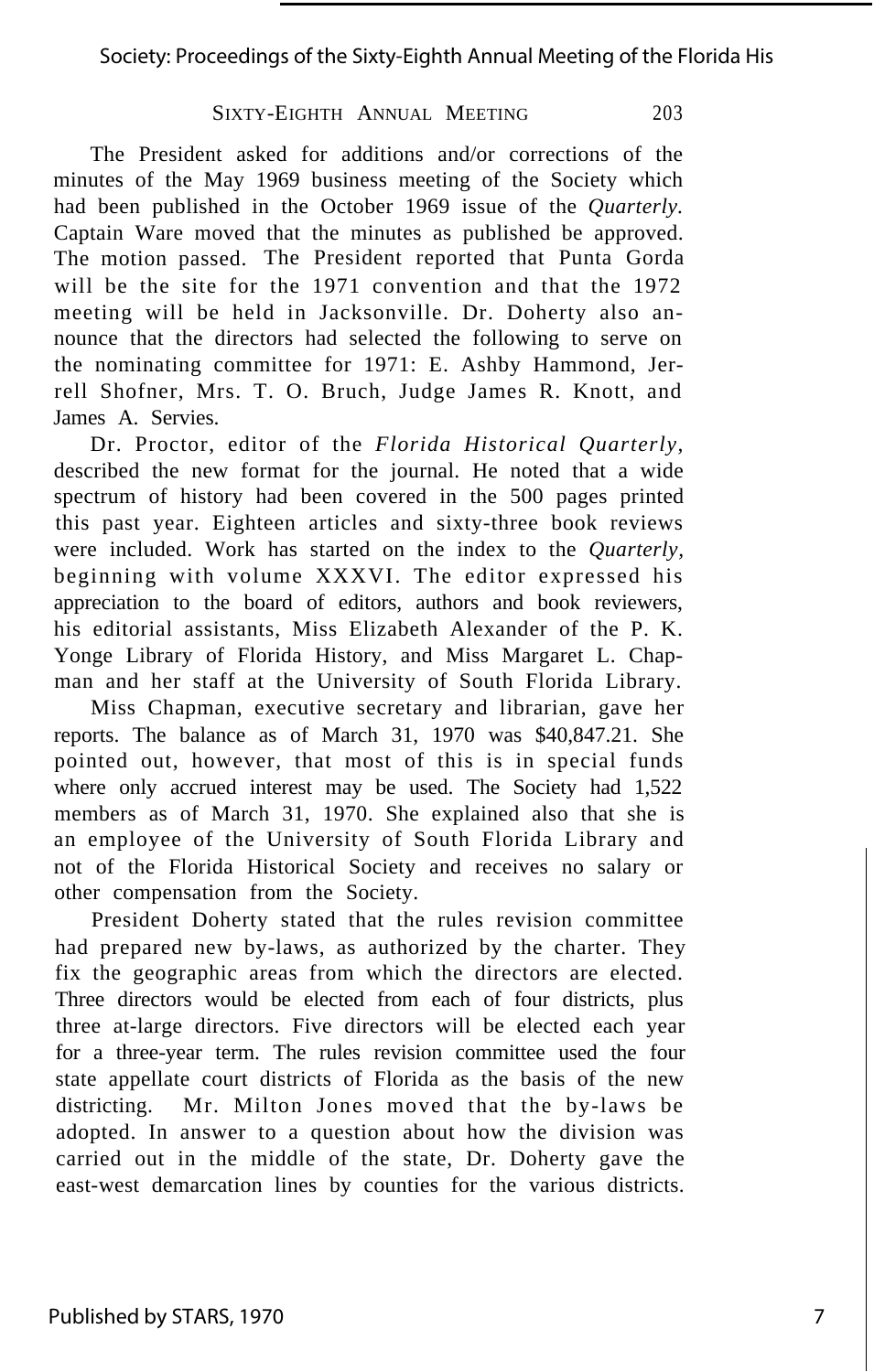Florida Historical Quarterly, Vol. 49 [1970], No. 2, Art. 10

204 FLORIDA HISTORICAL QUARTERLY

The question was called, and the motion passed unanimously.

President Doherty next called for the election of officers and directors for 1970-1971, He read the following report of the nominating committee as submitted by Milton D. Jones, chairman:

| Executive secretary                      |            |
|------------------------------------------|------------|
|                                          |            |
|                                          |            |
|                                          |            |
|                                          |            |
|                                          | Jay Kislak |
|                                          |            |
| Director, at-large  Byron S. Hollinshead |            |

Dr. Doherty called for nominations from the floor. There were none, and the secretary was instructed to cast a unanimous ballot.

Mr. Goza, chairman of the resolutions committee, presented the following resolutions:

#### IN MEMORIAM

BE IT RESOLVED, that the members of the Florida Historical Society express their sorrow and sense of loss at the deaths of those members who have passed on since the last annual meeting, including:

> Mr. J. Edwin Baker, Fort Myers Beach Mr. R. W. Birdsell, Jr., Osprey Hon. J. Turner Butler, Jacksonville Mr. Harry W. Caygill, Miami Mrs. La Una Cogswell, Tallahassee Mr. Albert DeVane, Lake Placid Dr. and Mrs. Lucien Dyrenforth, Jacksonville Mr. Stephen J. Flynn, Coral Gables Miss Florence Fritz, Fort Myers Mr. Karl W. Hallden, Clearwater Mrs. Henry H. Henderson, Ocala Mrs. W. S. Manning, Jacksonville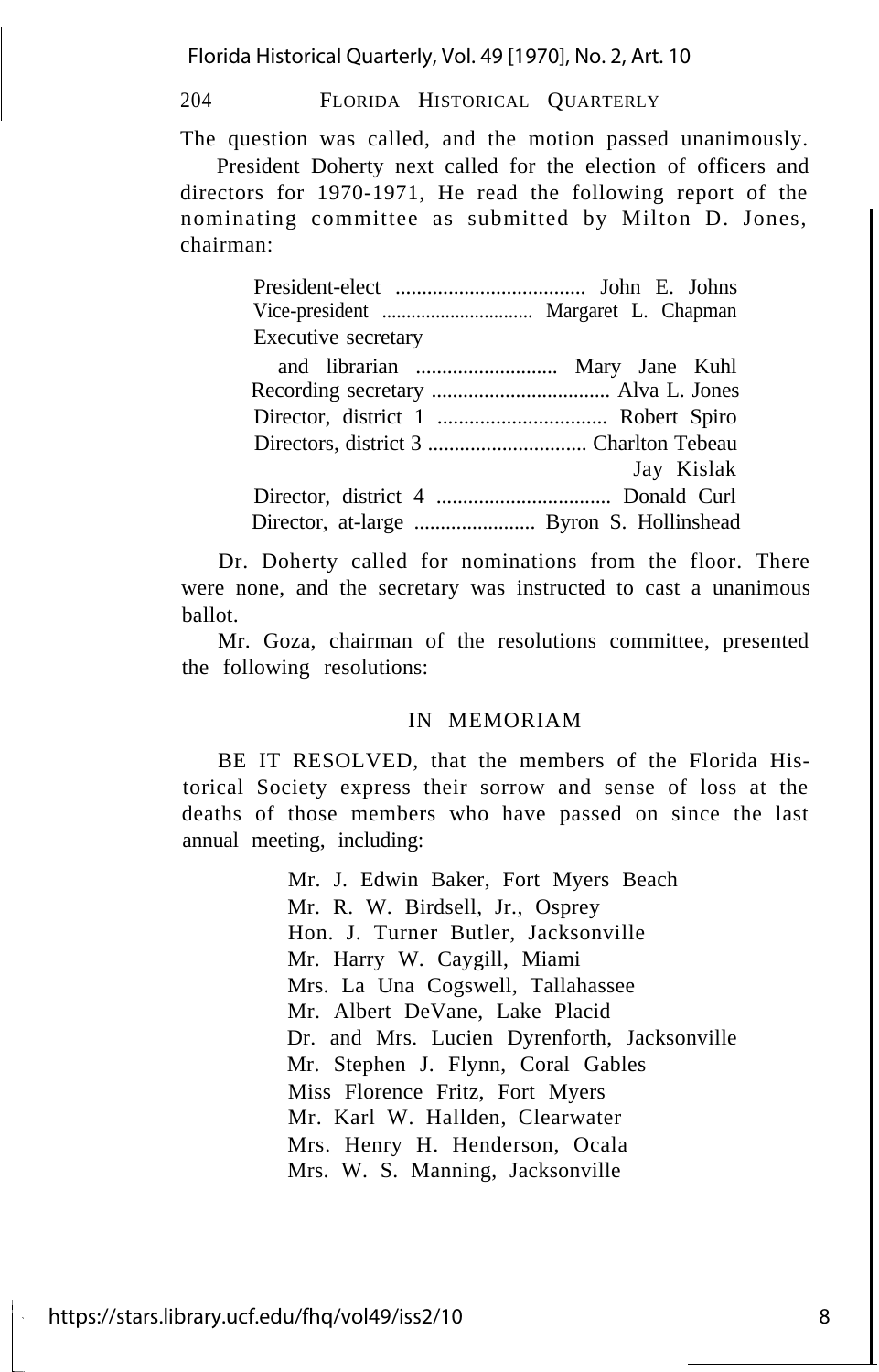#### Society: Proceedings of the Sixty-Eighth Annual Meeting of the Florida His

#### SIXTY-EIGHTH ANNUAL MEETING 205

Colonel H. D. Mendenhall, Tallahassee, Mr. M. L. Mershon, Miami Colonel Lewis B. Mitchell, Daytona Beach Dr. Frank Monaghan, Washington, D. C. Mrs. Frank W. Pope, Daytona Beach Mr. Thomas De Coursey Ruth, Lake Wales Mrs. Eugene C. Sandstrom, Safety Harbor Mrs. Harriet C. Skofield, Gainesville Mr. Gerald D. Stevenson, Lynn Haven Mr. C. D. Towers, Jacksonville Mr. Jerome A. Waterman, Tampa.

BE IT FURTHER RESOLVED, that the Society extends its thanks to Mr. Milton D. Jones for his tireless efforts in revising the charter and by-laws of the Society during the past two years.

BE IT FURTHER RESOLVED, that the Florida Historical Society at its annual meeting extends its grateful appreciation to the local arrangements committee, headed by Mr. Anthony Pizzo and Captain John D. Ware, co-chairmen, and their committee whose good work in preparation for this convention has been most obvious; to the news media of the Tampa Bay area for their excellent coverage of the proceedings and activities of the convention; to the Hillsborough County Historical Commission, the University of South Florida, and the University of Tampa, who have sponsored this convention; to all who have contributed to the success of this meeting; and finally, special thanks is hereby also extended to the Manger Motor Inn, the convention headquarters, for its excellent services and facilities.

Mr. Goza moved that the resolutions be adopted. The motion passed.

Theodore Lesley raised a question about the seal of the Florida Historical Society, and suggested that it might be redesigned.

President Doherty thanked all the men and women who had worked to make this annual meeting a success. He reminded the group of the reception at the Manger Inn at 7 p.m. and the banquet at 8 p.m. The business session was then adjourned.

Mr. Anthony Pizzo was introduced by the President. He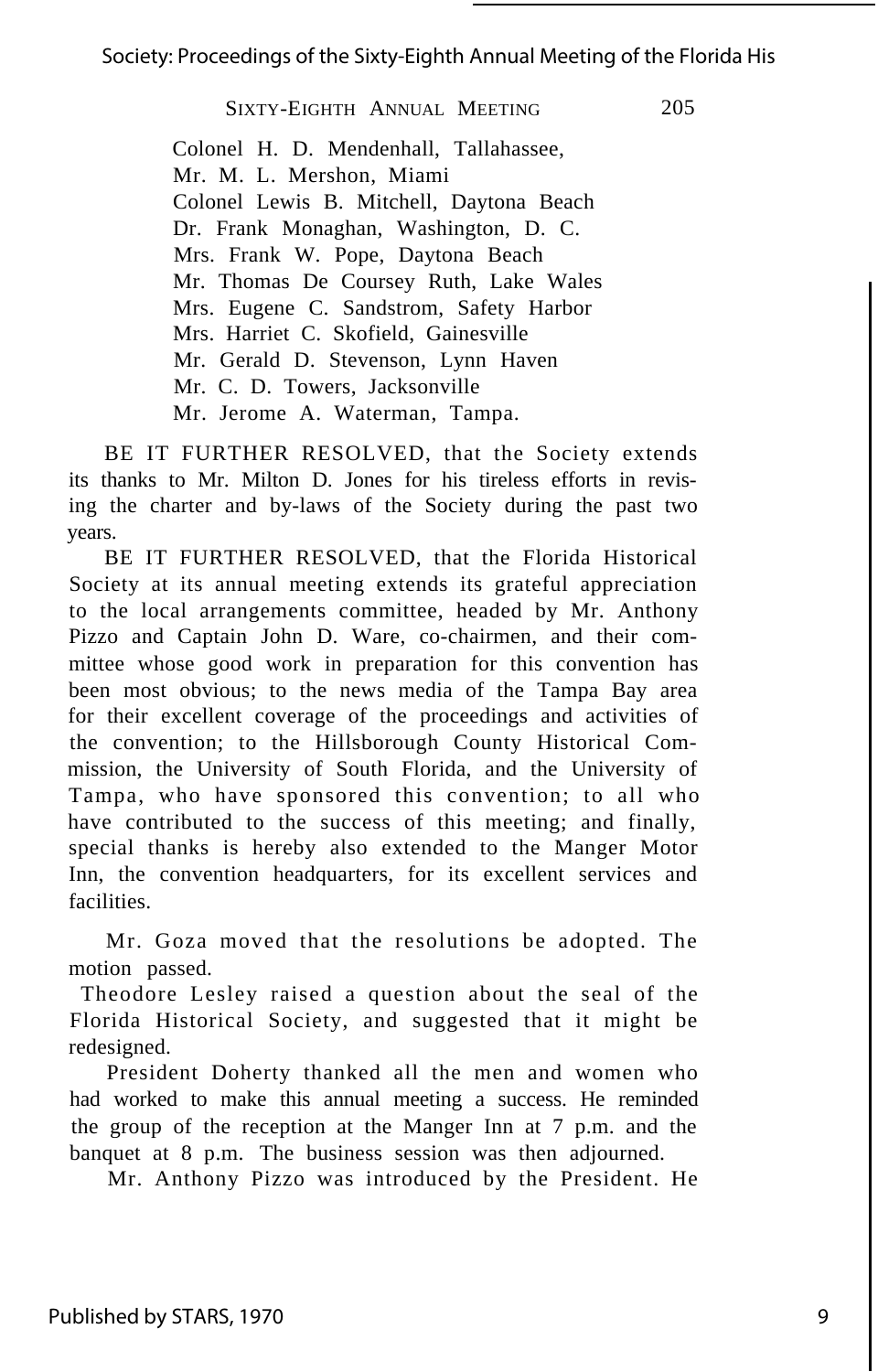Florida Historical Quarterly, Vol. 49 [1970], No. 2, Art. 10

206 FLORIDA HISTORICAL QUARTERLY

presented Dr. Doherty with a certificate, naming him "Director of the Ybor City National Archives." Mr. Pizzo gave a very interesting talk about the history, traditions, and customs of Ybor City Afterwards he announced that a guided tour of the area would begin at 3 p.m.

https://stars.library.ucf.edu/fhq/vol49/iss2/10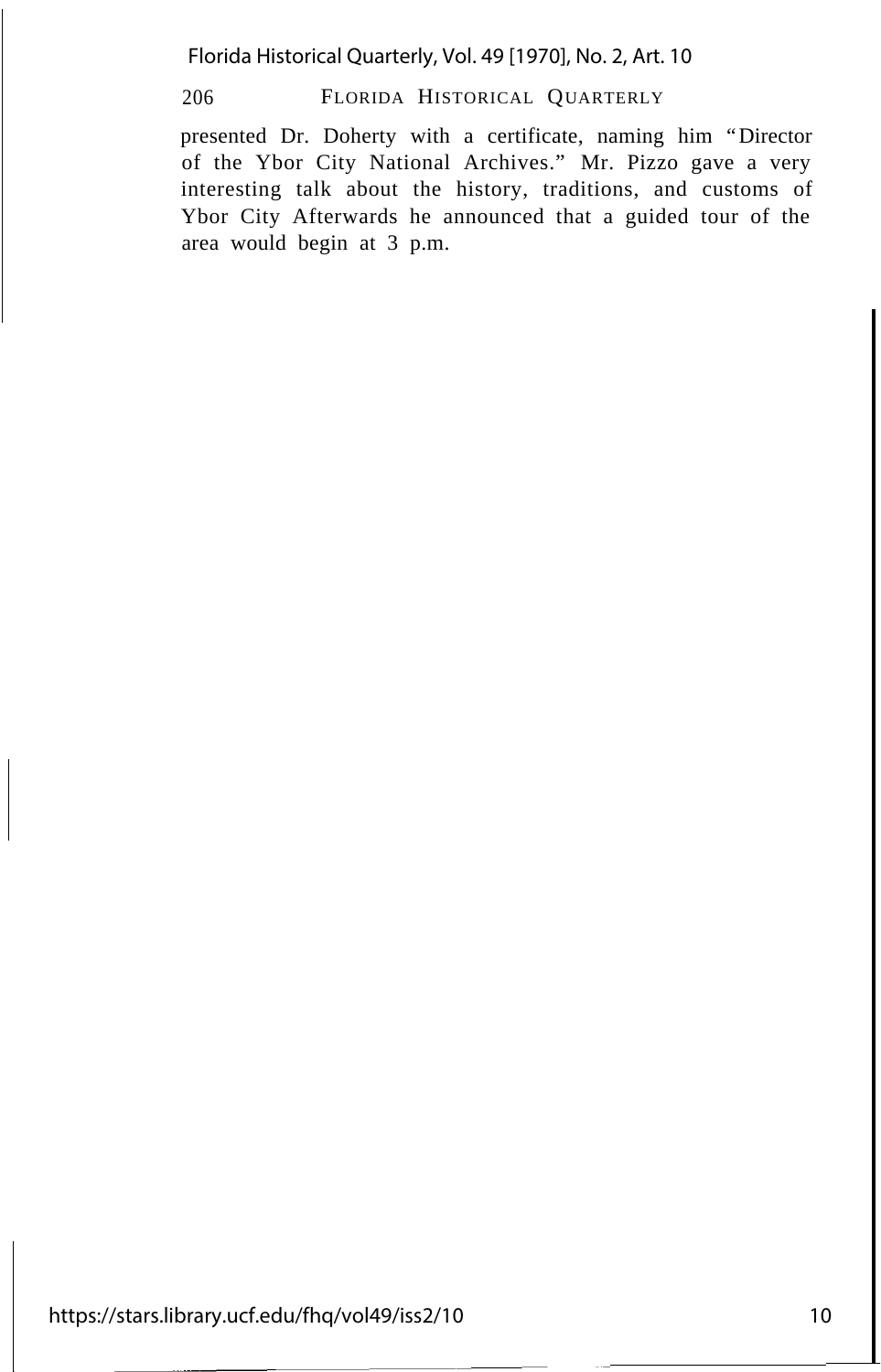#### REVISED BY-LAWS

#### OF

#### THE FLORIDA HISTORICAL SOCIETY

#### Article I. - Membership and Dues

SECTION 1. Any person may become a member of the Florida Historical Society upon payment of dues. Honorary members may be chosen by twothirds of the membership voting at the annual meeting of the Society, but only after the recommendation of the Board.

SECTION 2. The Board may establish by resolution from time to time classifications of memberships and the conditions thereof, and shall fix the amount of dues for each classification so established. Such classifications may include life memberships. Except for life memberships dues shall be for an annual period. The amount of dues fixed by the Board shall be approved by the membership at the annual meeting of the Society.

SECTION 3. Except for life memberships, all dues shall be payable in advance at the beginning of the membership year for each member. The membership year for each member shall begin on the first day of the calendar month during which the respective member originally became a member of the Society.

SECTION 4. Any member who has not paid his dues within six months after the beginning of his membership year shall be considered as delinquent, and shall be automatically dropped from the membership roll. Memberships, after being so dropped,  $\overrightarrow{may}$  be renewed by payment of dues as required for new members, and a new membership year for such renewing member shall thenceforth govern time for payment of dues.

SECTION 5. Any member who has not timely paid his dues shall not be entitled to vote.

SECTION 6. All dues shall be payable to the Executive Secretary and Librarian upon reciept of dues notice or notices.

#### Article II. - Officers and Duties

SECTION 1. The elected officers of the Society shall be a President, a President-Elect, a Vice-President, a Recording Secretary, and an Executive Secretary and Librarian, whose terms shall simultaneously run for two years from the annual meeting of the Society, or until their successors are duly elected.

SECTION 2. The Board shall appoint the Editor of the *Florida Historical Quarterly* as an officer of the Society who shall serve at the pleasure of the Board. His duties shall consist of acting as editor of the *Florida Historical Quarterly* and the general supervision of the publication of the *Florida Historical Quarterly* four times yearly.

SECTION 3. The Board may designate five regional vice-presidents from directors whose residences shall be located respectively in the northwestern, northeastern, central, southeastern, and southwestern portions of the State of Florida. Such designations shall be optional with the Board, and their duties shall be as directed by the Board.

SECTION 4. The President shall call and preside at all meetings of the membership and of the Board. He shall perform all other duties usually pertaining to such office, and such other duties as may be required by the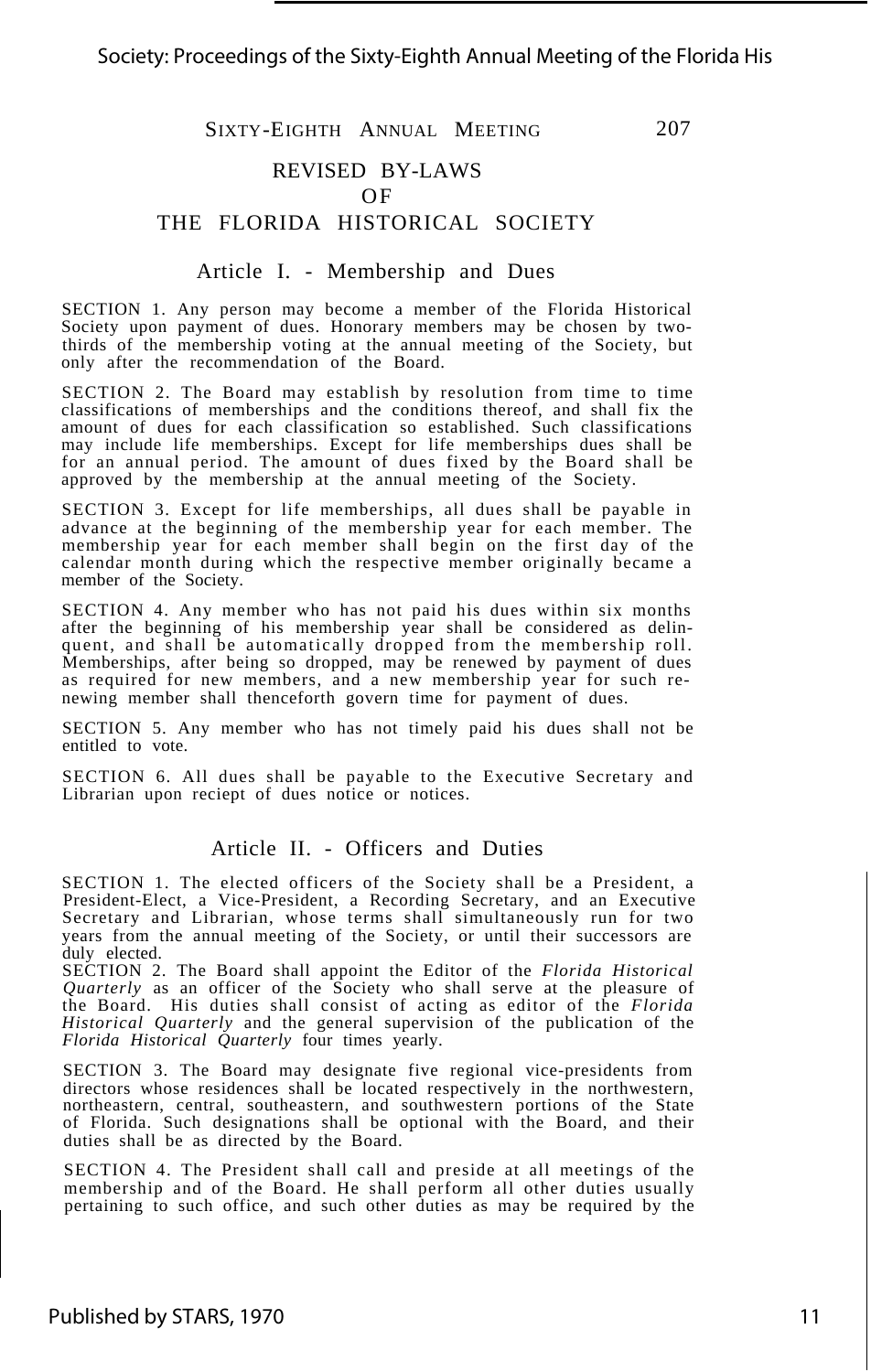Articles of Incorporation or these By-Laws. In the event of and during the absence or disability of the President, the duties of the President shall be performed by the President-Elect, and in the absence or disability of the President-Elect, the Vice-President. In the event of the death or resignation of the President, the President-Elect shall automatically succeed to the office of President until the next annual meeting of the Society when his successor shall be elected for the remainder of his term if any there be at the time of such Annual Meeting.

SECTION 5. The President-Elect shall assist the President in the performance of his duties and act as President under conditions provided in Section 4 of this Article II. Upon the end of the term of the President, he shall automatically succeed to the office of President. He shall have such other duties as the President or the Board may direct.

SECTION 6. The Vice-President shall have such duties as directed by the President or by the Board, and shall act as President under conditions provided in Section 4 of this Article II.

SECTION 7. The Recording Secretary shall take and prepare an accurate record and minutes of all proceedings at all meetings of the membership or of the Board, and shall furnish a transcript thereof to the Executive Secretary and Librarian and to the Editor of the *Florida Historical Quar-terly* for insertion therein. The Recording Secretary shall also assist the Executive Secretary and Librarian in the performance of the duties of that office, and have such other duties as may be directed by the President or the Board.

SECTION 8. The Executive Secretary and Librarian shall<br>(a) Conduct the office correspondence of the Societ

- (a) Conduct the office correspondence of the Society.<br>(b) Act as treasurer of the Society, receiving and
- Act as treasurer of the Society, receiving and keeping all funds and negotiable property of the Society, and shall make all disbursements therefrom.
- (c) Keep all financial accounts of the Society and make a report or summary thereof annually after the close of the accounting or fiscal year of the Society, or at any other time as required by the President or the Board.
- (d) Act as custodian of the Society's Library, manuscripts, collections, and other property, and supervise the proper security, organization, and maintenance thereof. Such responsibilities, however, shall extend only to such items as shall actually be located in the Society's Library.
- (e) Aid and assist all members, and others, to conduct investigations and research pertaining to history by the use of the library and papers of the Society.
- (f) Have such other duties as may be directed by the Board.

SECTION 9. No officer shall receive any compensation from the Society for their services as officers, except that the Board may provide for compensation for actual services rendered by the Executive Secretary And Librarian. Any officer may be reimbursed for expenses incurred or advanced by them on behalf of the Society.

SECTION 10. All elected officers shall be nominated by a noninating committee as provided for in Article III, Section 5, of these By-Laws for elected directors. Such officers shall be elected by majority vote of the membership present and voting at the annual meeting of the Society, and shall take office upon their election.

SECTION 11. Except as otherwise provided for succession of offices, any vacancy in the office of any officer shall be filled by appointment of the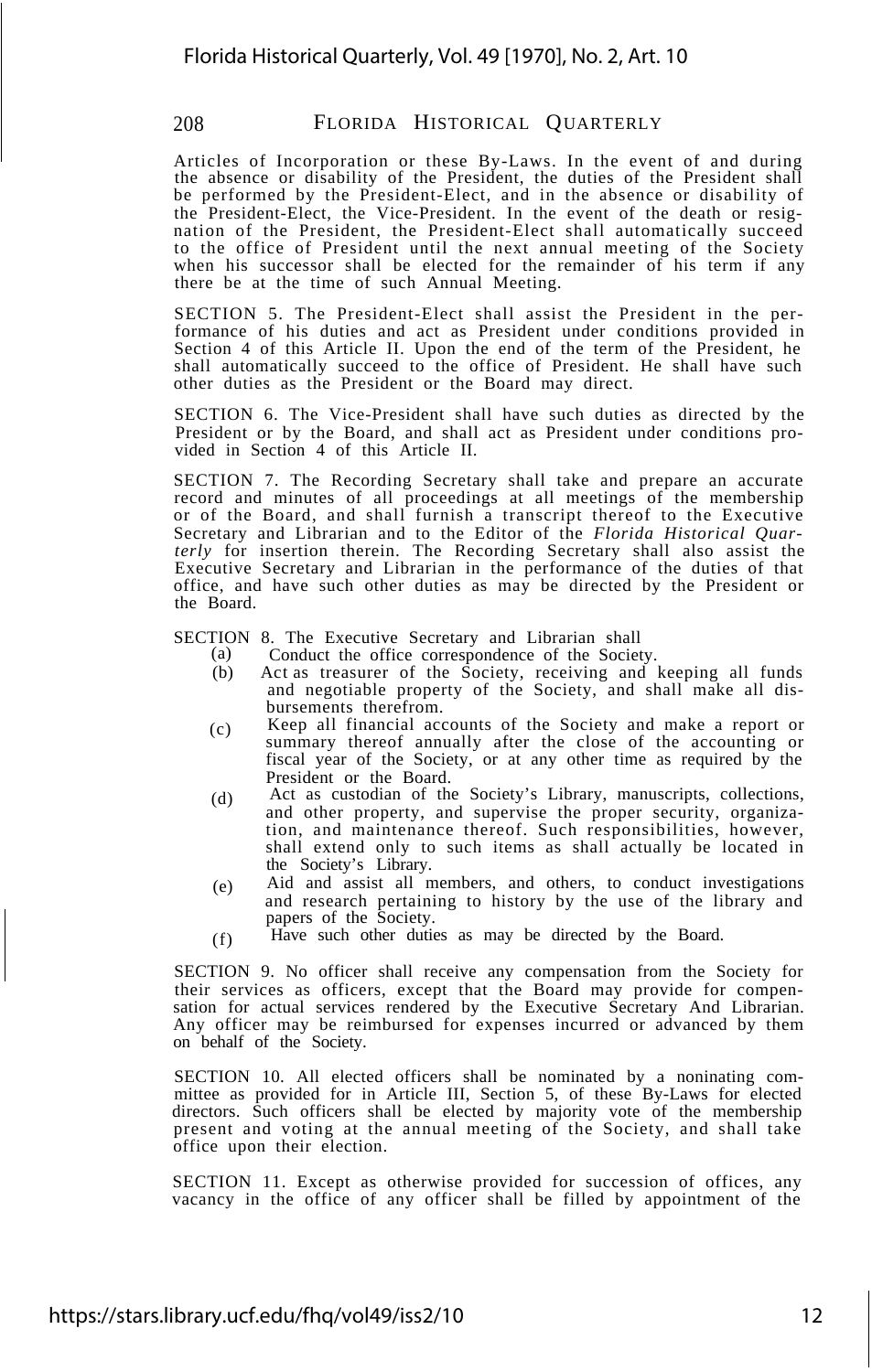President until the next meeting of the Board, or the next annual meeting, whichever is the sooner. Should a meeting of the Board occur first, such vacancy shall then be filled by the Board. At all events, such vacancy shall be filled for the unexpired term of the office so becoming vacant by vote of the membership at the annual meeting of the Society next following the date of such vacancy.

#### Article III. - Board

SECTION I. The affairs of the Society shall be managed by a Board, consisting of the officers and directors, all of whom shall be entitled to vote at all meetings of the Board.

SECTION 2. There shall be fifteen elected directors whose terms shall be for a period of three years. Directors shall be elected at such times so that the terms of five directors shall expire at each successive annual meeting of the Society.

SECTION 3. The immediate past President and the Editor of the *Florida Historical Quarterly* shall be ex-officio directors.

SECTION 4. Insofar as is practicable the elected directors shall be nominated and elected from members whose principal residence is within the following districts or areas: Three from District One; Three from District Two; Three from District Three; Three from District Four; Three at Large. District One shall comprise the counties of: Alachua, Baker, Bay, Bradford, Calhoun, Clay, Columbia, Dixie, Duval, Escambia, Flagler, Franklin, Gadsden,<br>Gilchrist, Gulf, Hamilton, Holmes, Jackson, Jefferson, Lafayette, Leon, Levy,<br>Liberty, Madison, Marion, Nassau, Okaloosa, Putnam, St. Johns, Sant Suwannee, Taylor, Union, Volusia, Wakulla Walton, and Washington. District Two shall comprise the counties of: Charlotte, Citrus, Collier, De-<br>Soto, Glades, Hardee, Hendry, Hernando, Highlands, Hillsborough, Lake,<br>Lee, Manatee, Pasco, Pinellas, Polk, Sarasota, and Sumter.<br>District Three

District Four shall comprise the counties of: Brevard, Broward, Indian River, Martin, Okeechobee, Orange, Osceola, Palm Beach, St. Lucie, and Seminole.

SECTION 5. Elected directors shall be nominated by a nominating com-mittee of five members of the Society to be elected by the Board at its meeting immediately preceding the annual meeting of the Society. Such nominating committee may choose its own chairman. Nominations for elected directors shall be made at the annual meeting of the Society, and they shall be elected by majority vote of the membership present and voting. Nominations for elected directors may also be made by any member entitled to vote at the annual meeting of the Society at a call therefor by the President. Unless challenged prior to vote by the membership, the<br>election of any nominee for elected director shall be conclusive, and such<br>elected director shall be fully qualified to hold such office regardless of<br>r

SECTION 6. No member may be nominated as an elected director until after one year next following the expiration of a previous term for which such nominee has served as an elected director.

SECTION 7. Any vacancy of the office of an elected director shall be filled by appointment by the President until the next meeting of the Board, or the annual meeting of the Society, whichever is sooner. In the event a meeting of the Board is first held, the Board shall fill such vacancy until the next annual meeting of the Society. The unexpired term of the vacant office of elected director shall be filled by election of the membership at the annual meeting as provided herein.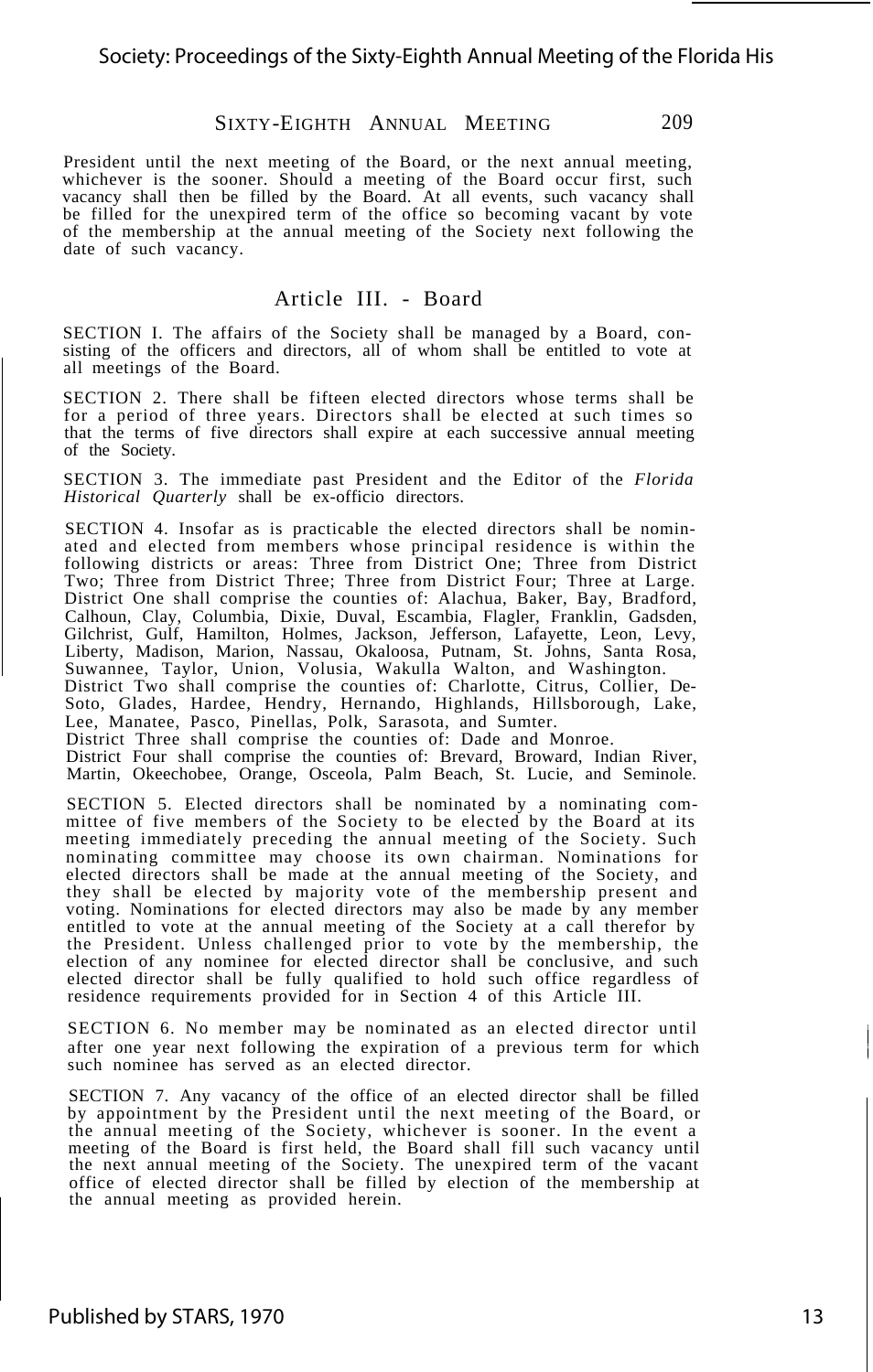SECTION 8. No elected director shall receive any compensation for such services, but may be reimbursed for actual expenses advanced on behalf of the Society.

#### Article IV. - Meetings

SECTION 1. There shall be one annual meeting of the Society, the time and place for which shall be determined by the Board, and shall be appropriately announced to all of the members of the Society.

SECTION 2. A special meeting of the membership of the Society may be called by the Board at a time and place fixed by the Board upon extraordinary or emergency occasions, upon not less than thirty days written notice thereof toall members furnished by mail to their addresses as recorded with the Executive Secretary and Librarian. The purpose or purposes of such special meeting and the nature of the matters to be considered shall be stated in such notices.

SECTION 3. The Board shall meet twice annually. One such meeting shall be held immediately preceding the annual meeting at the place of the annual meeting. The other such meeting shall be held at a time and place as fixed by the President, upon notice to members of the Board reasonably given.

SECTION 4. A special meeting of the Board, in addition to the two regular meetings of the Board as provided in Section 3 hereof, may be called by the President. A special meeting of the Board shall be called by the Executive Secretary and Librarian upon the written request of any five directors. Special meetings shall be called by written notice to all members of the Board stating the time and place thereof.

SECTION 5. No quorum shall be necessary at any meeting of the members of the Society duly called for the conduct of business. At all meetings of the Board a quorum of one-half of the members of the Board shall be necessary.

#### Article V. - Committees

SECTION 1. The Board may establish such committees as it may from time to time find appropriate. Committees may be composed of members of the Board or of members of the Society not members of the Board, and they shall be appointed as directed by the Board.

SECTION 2. The Board shall appoint a nominating committee as required in Article III, Section 5, of these By-Laws.

SECTION 3. Except where established by the Board as provided in Section 1, and except as required in Section 2, the President may constitute and appoint such committees as he shall deem necessary or suitable in aid of the administration of the affairs of the Society. Committees formed by the President need not be Board members.

SECTION 4. All committees shall report to the Board.

#### Article VI. - Amendments

SECTION 1. These By-Laws may be amended by majority vote of the members of the Society present and voting at the annual meeting of the Society upon and after the recommendation of the Board.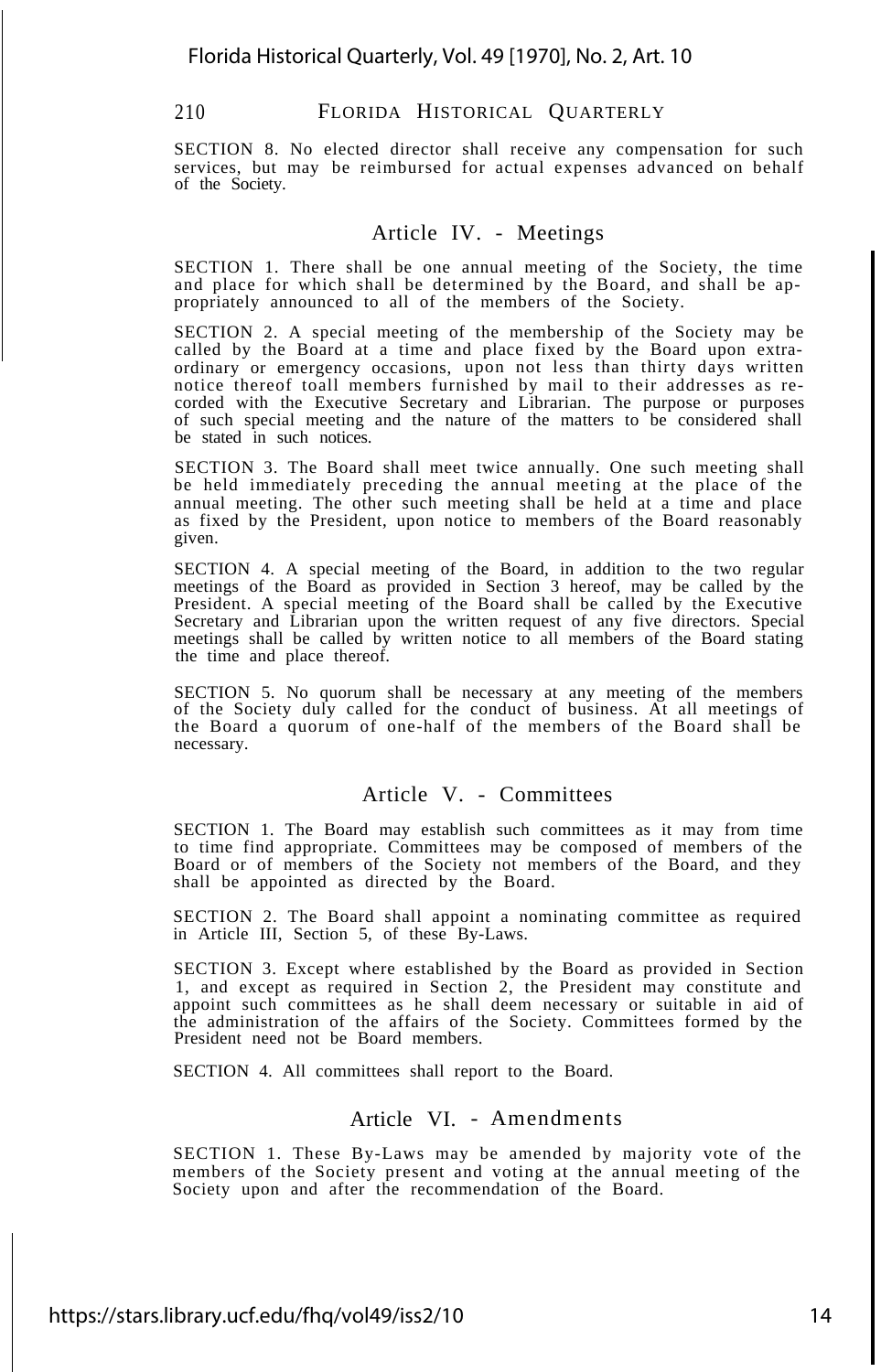SECTION 2. No amendment of these By-Laws shall be valid where contrary to any provisions of the Articles of Incorporation of this Society, or any amendment thereto.

#### Article VII. - Other Provisions

SECTION 1. No provisions of these By-Laws shall be construed as contrary to the Articles of Incorporation of this Society, or any amendments thereto, and where any conflict appears to exist, the provisions of such Articles of Incorporation shall in all instances govern.

SECTION 2. Matters not provided for in these By-Laws shall be governed by any applicable provisions of the Articles of Incorporation, or any amend-ment thereto, and any matters not expressly or implicitly provided for by either shall be governed by custom or precedent.

SECTION 3. Any requirement, prohibition, or condition required by the United States Internal Revenue Code, pertaining to exempt organizations, as now existing or hereafter amended, applicable to this Society in order to retain its status as an exempt organization thereunder, are incorporated into these By-Laws by reference and shall apply in full force as if particularly set forth herein. Any other provisions of these By-Laws in con-flict thereto shall be inoperative and suspended to the extent of such conflict.

SECTION 4. All previous By-Laws of this Society are hereby repealed.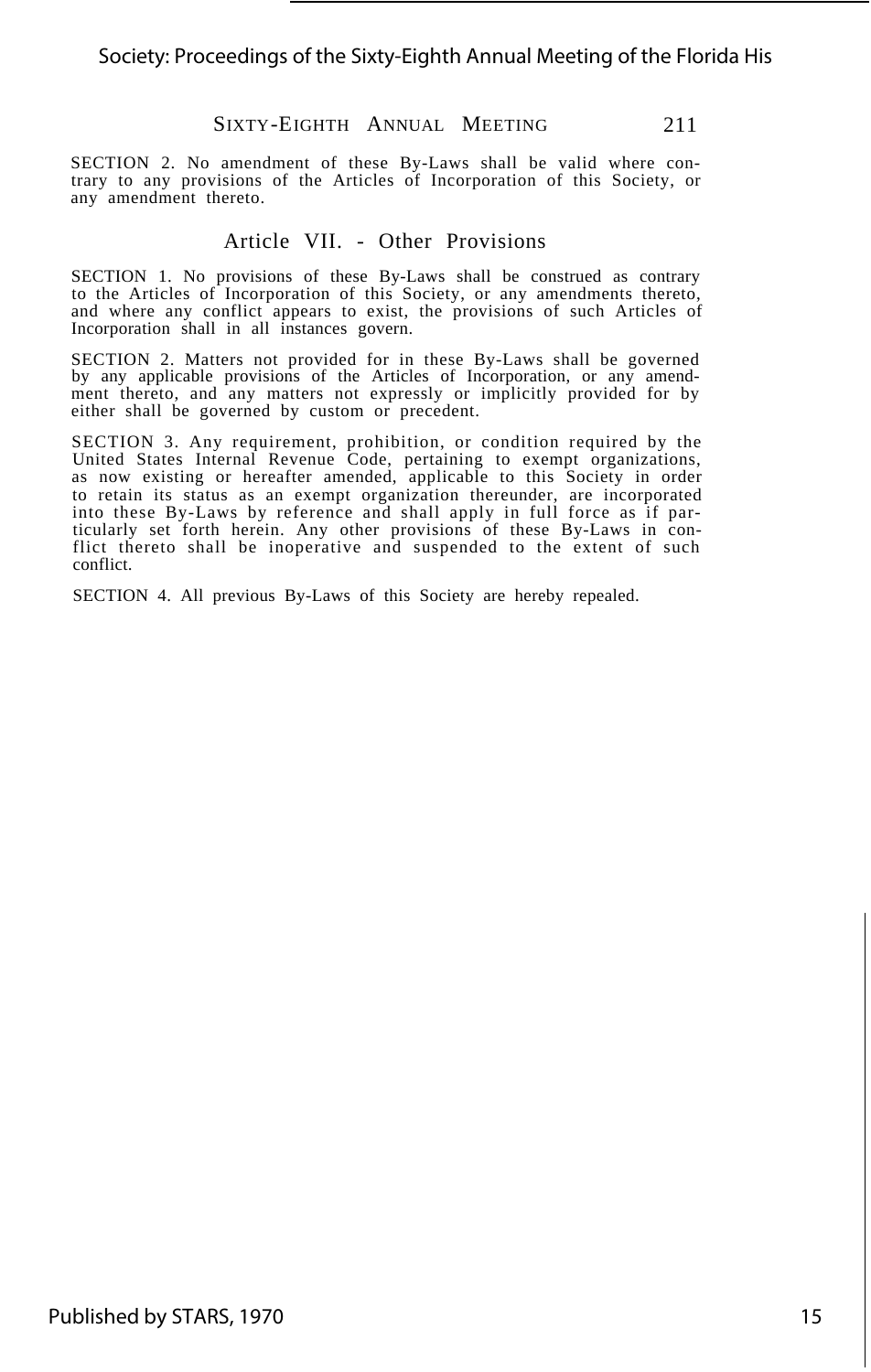$\overline{1}$ 

#### 212 FLORIDA HISTORICAL QUARTERLY

#### NEW MEMBERS

#### April 1969-March 1979

Jim Adams, Lakeland John R. Allison, Punta Gorda Henry E. Barber, Bristol, Virginia Mrs. Stewart Barron, Key West Fordman J. Beach, Jr., Clearwater Dorothy Beil, St. Petersburg Harold Bell, Madison Mrs. William W. Bennett, Jacksonville A. M. Burns, III, Gainesville W. A. Campbell, Fort Lauderdale F. W. Casey, Tampa Joseph V. Cirieco, Sarasota Louis V. Coleman, Jr., Eau Gallie Earl Creel, Eau Gallie Eleanor M. Diehl, Safety Harbor Mrs. Robert L. Dormer, Sanibel Island Ellen A. Edelen, Miami D. Gerald Evans, Gainesville Adrian C. Fidler, St. Petersburg Ellis Fowhand, Panama City Jane Gibson, Tampa William W. Gilkey, Clearwater Thomas J. Goggin, Pompano Beach \* D. Robert Graham, Miami Lakes Tom Graham, Gainesville Julian Granberry, Rochester, New York Enid F. Grandish, Ozona Jean Ann Hall, Clearwater Robert L. Hall, Tallahassee Suzanne T. Hall, Orlando C. Colburn Hardy, East Orange, New Jersey Harry H. Harkins, Jr., Durham, North Carolina Joyce Elizabeth Harman, St. Augustine Wade T. Harrison, Gainesville Mrs. Howard G. Hawk, Dade City Rusty Hopper, Tavernier Newman A. Hoopingarner, Dunedin Mrs. Billie A. Howard, Tampa A. G. Hendrickson, Jacksonville Ronald H. Hodgson, St. Petersburg Jack D. L. Holmes, Birmingham, Alabama Howard Holt, Maitland John P. Ingle, Jr., Jacksonville James R. Insco, Tampa Mrs. Milton D. Jones, Clearwater George E. Jorgenson, Dunedin Harry Keefe, Clearwater Elizabeth Kieffer, Penny Farms William E. Kilgore, Clearwater Carl D. King, Bradenton Clarence G. King, Jr., Jacksonville Alan M. Kirshner, Pensacola Mrs. I. B. Krentzman, Tallahassee Frank Kress, Hollywood Mary Jane Kuhl, Dunedin George H. Kunde, Miami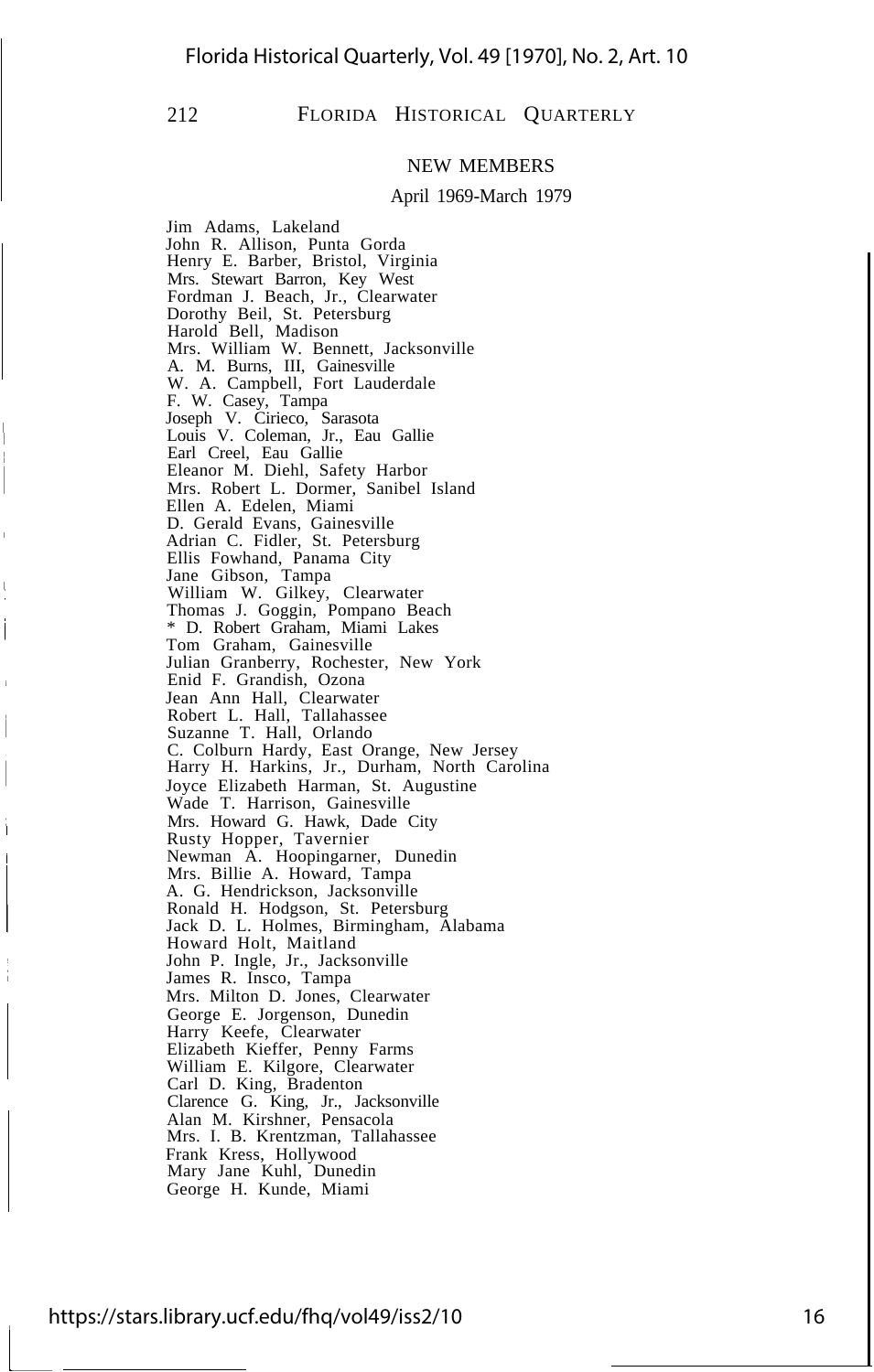Jill Lasser, Hialeah

W. Sperry Lee, Jacksonville M. C. Bob Leonard, Tampa Eugene Lyon, Miami Ernest F. Lyons, Stuart Philip S. May, Jr., Jacksonville R. M. Moore, Winter Park Margaret W. Morris, Largo Idelle Murphy, Tallahassee Jon Nelson, Miami Beach Lorraine A. Normand, Melbourne Maynard S. Northup, Clearwater Mrs. Marion Pace, Clearwater Clifton L. Paisley, Tallahassee Pat Parks, Summerland Key Sister Francisca Planas, Soller, Baleares, Spain Dan A. Polo, Tampa Mrs. Raymond G. Preece, Indialantic Dr. Robert R. Rea, Auburn, Alabama David K. Reddick, Gainesville James P. Reddick, Jr., Sanford Mrs. Nelle M. Rinaldi, Tampa Martin Roberts, Jr., Crescent City W. Hal Robinson, Cocoa Beach Carl Ross, Boone, North Carolina Robert G. Sellers, St. Petersburg John R. Shirley, Fort Meade Curtis H. Stanton, Sr., Fort Lauderdale Claude C. Sturgill, Gainesville Mrs. Jess Wilder Thacker, Clearwater Francis J. Thompson, Tampa \* Donald G. Topping, Ponte Vedra Beach William O. Van Brunt, Clearwater H. Fred Varn, Dade City Edith B. Watson, Quincy Donald L. Webb, Tampa Kenneth B. White, Winter Park Mrs. Otto F. Wiedemann, Dunedin F. E. Williams, St. Augustine Frederick Williams, Jacksonville Robert W. Williams, Tallahassee Donald Wilson, Cocoa Robert W. Wilson, Clearwater George E. Wolff, Gainesville Alabama A. & M. College, Normal, Alabama Appalachian State University, Boone, North Carolina Bethune Elementary School, Miami Mary M. Bethune Elementary School, Jacksonville Biltmore Elementary School, Jacksonville Isaiah Blocker Elementary School, Jacksonville Boston Athenaeum Library, Boston, Massachusetts Chicago State College, Chicago, Illinois Cornstock Elementary School, Miami De Vaughn Elementary School, Pensacola Duval County Board of Public Instruction (Materials Center), Jacksonville Escarosa Humanities Center, Pensacola Exceptional Child Education, West Palm Beach

Henry M. Flagler Elementary School, Miami Flamingo Elementary School, Hialeah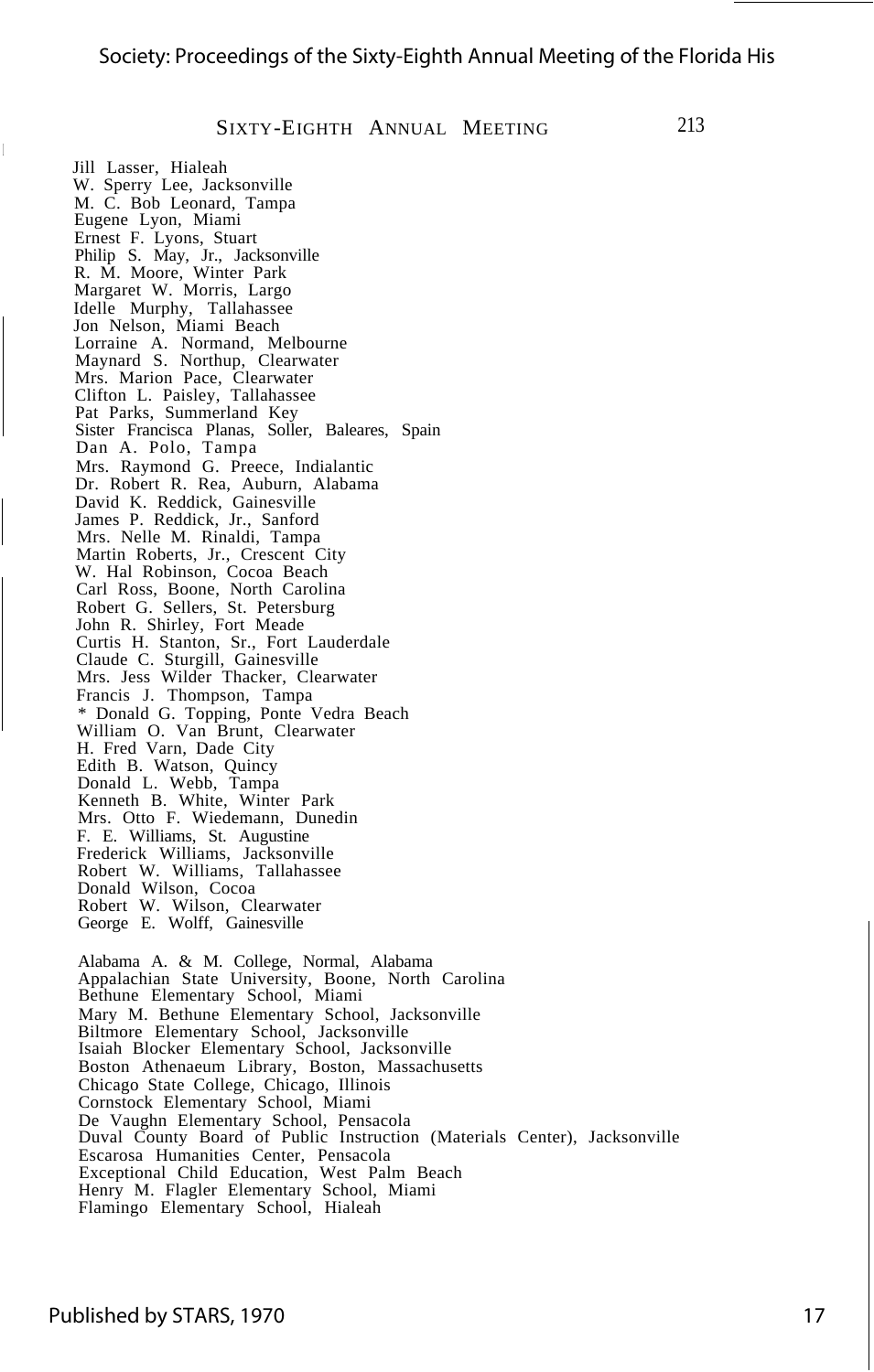FL 4808, Library, Hurlburt Field Florida Baptist Schools, Inc., Library, Lakeland Florida Department of Agriculture, Tallahassee Benjamin Franklin Elementary School, N. Miami Georgia Southern College Library, Statesboro, Georgia Hialeah Junior High School, Hialeah Huntsville Public Library, Huntsville, Alabama J. W. Johnson Junior High School, Jacksonville Key Biscayne Elementary School, Miami Lake Shore Junior High School, Jacksonville Livingston University, Livingston, Alabama Martin County Public Library, Stuart Mays Junior-Senior High School, Goulds Paul Meek Library, Martin, Tennessee Miami Beach Senior High School Miami Edison Junior High School Miami Edison Senior High School Miami Gardens Elementary, Opa-Locka Miami Jackson High School Miami Lakes Elementary School Miami Northwestern Senior High School Miami Shores Elementary School New York University Libraries, New York North Glade Elementary School, Carol City Northwestern Junior High School, Jacksonville O. J. Semmes School, Pensacola Olive Elementary School, Pensacola Ormond Beach Public Library Ortega Elementary School, Jacksonville Palm Beach Atlantic College Library, West Palm Beach Palm Springs Junior High School, Hialeah Pine Ville Elementary School, Goulds Professional Library, Bartow William M. Raines High School, Jacksonville Roosevelt Junior High School Library, Roosevelt, Utah Santa Fe Junior College Library, Gainesville South Dade Senior High School, Homestead South Miami Heights Elementary School South Miami Junior High School Spencer Bibbs Elementary School, Pensacola Spring Park Elementary School, Jacksonville Stanford University Libraries, Stanford, California Temple University Library, Philadelphia, Pennsylvania Vineland Elementary School, Miami Washington Senior High School, Pensacola Edward Waters College Library, Jacksonville West Laboratory School, Coral Gables West Miami Junior High School Workman Junior High School, Pensacola Putnam County Historical Society, Palatka \* FELLOW MEMBERS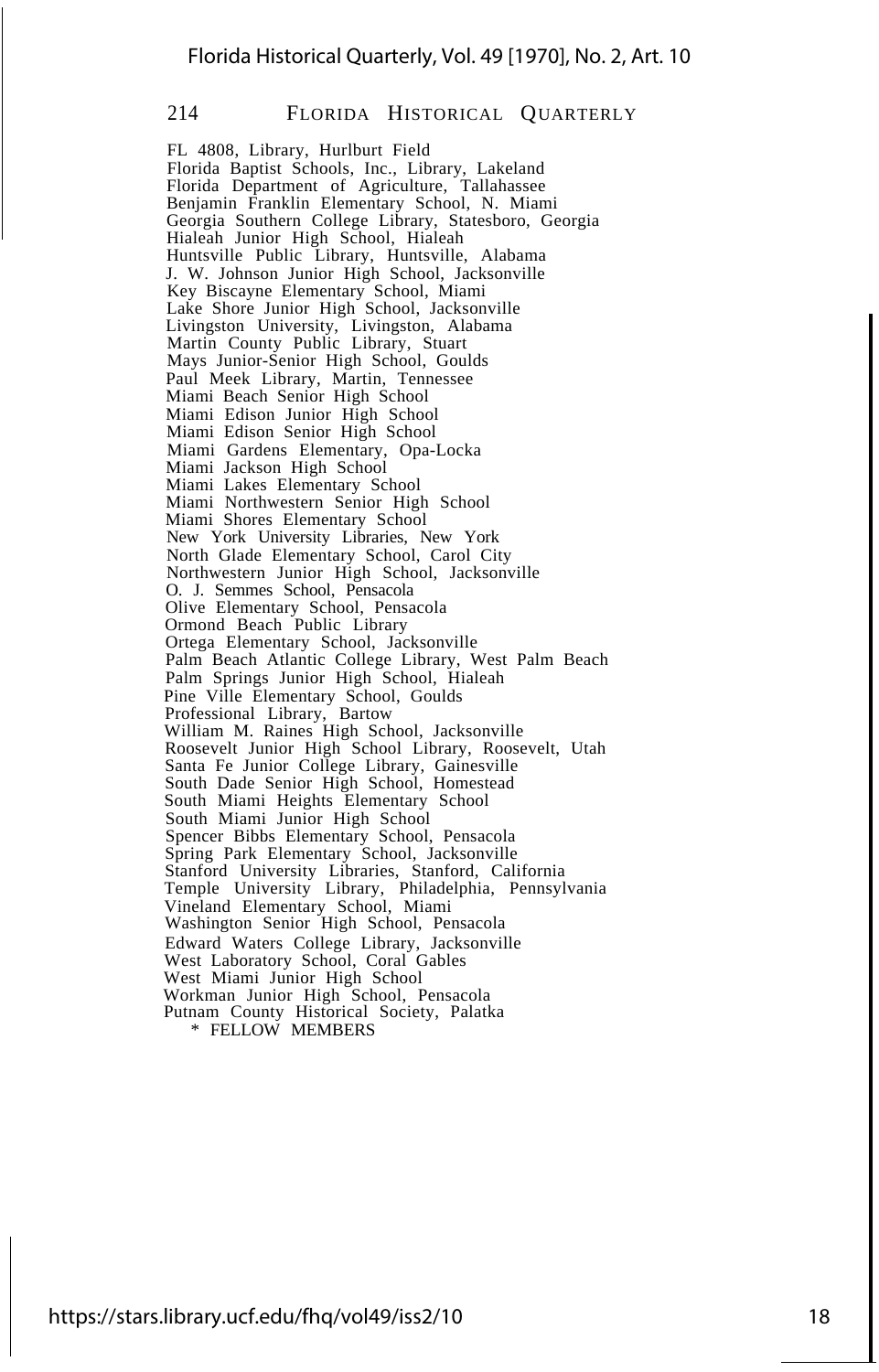#### SIXTY -EIGHTH ANNUAL MEETING 215 FLORIDA HISTORICAL SOCIETY April 1, 1969 - March 31, 1970 TREASURER'S REPORT Balance, April 1, 1969 ............................................................................. \$27,431.28 Location of Balances: Florida National Bank (Gainesville) \$3,031.63 First Federal Savings & Loan Assn. (Gainesville) ................................ 8,686.40 Guaranty Federal Savings & Loan (Gainesville) ................................. 2,837.95 (Arthur W. Thompson Memorial Fund) Tampa Federal Savings & Loan ...... 1,661.02 (Father Jerome Acquisitions Fund) University of South Florida Account No. 95003 .......................... 43.51 Petty Cash .................................. 38.09 Volusia County Property ................. 120.00 \$16,418.60 Julien C. Yonge Publication Fund: Guaranty Federal Savings & Loan Assn. (Gainesville) ......................... \$10,576.28 Pennzoil United (Thirty Shares) ...... 200.00<br>Middle South Utilities (Six Shares) 126.00 Middle South Utilities (Six Shares) Florida Growth Fund (Fifteen Shares) ............................... 110.40 \$11,012.68 Receipts: \$27,431.28 *Memberships:* Annual ................................................ \$ 5,858.50 Fellow ......................................... 845.00 Sponsor ................................................. 100.00 Historical societies ............................... 290.44 Student ...................................... 5.00 Contributing .......................... 155.00 Libraries ................................ 3,060.90 \$10,314.40 Other Receipts: Quarterly Sales ......................................... \$1,330.72 Postage ......................................... 52.55 First Federal Savings & Loan dividends ...................... 408.73 Mail permit refund ................. . 7.54 Register of copyrights refund ......... 4.00 Guaranty Federal Savings & Loan Assn. Dividends ................... 126.43 (Arthur Thompson Memorial Fund) Father Jerome Memorial Fund: Contributions .................................... 60.00 Tampa Federal Savings & Loan dividends ............................ 81.75 Transfer of Funds: Tampa Federal Savings & Loan 78.46 (Father Jerome Fund for books) to Florida National Bank (Gainesville) Guaranty Federal Savings & ...... 200.00 Loan (Thompson Memorial Fund) to Florida National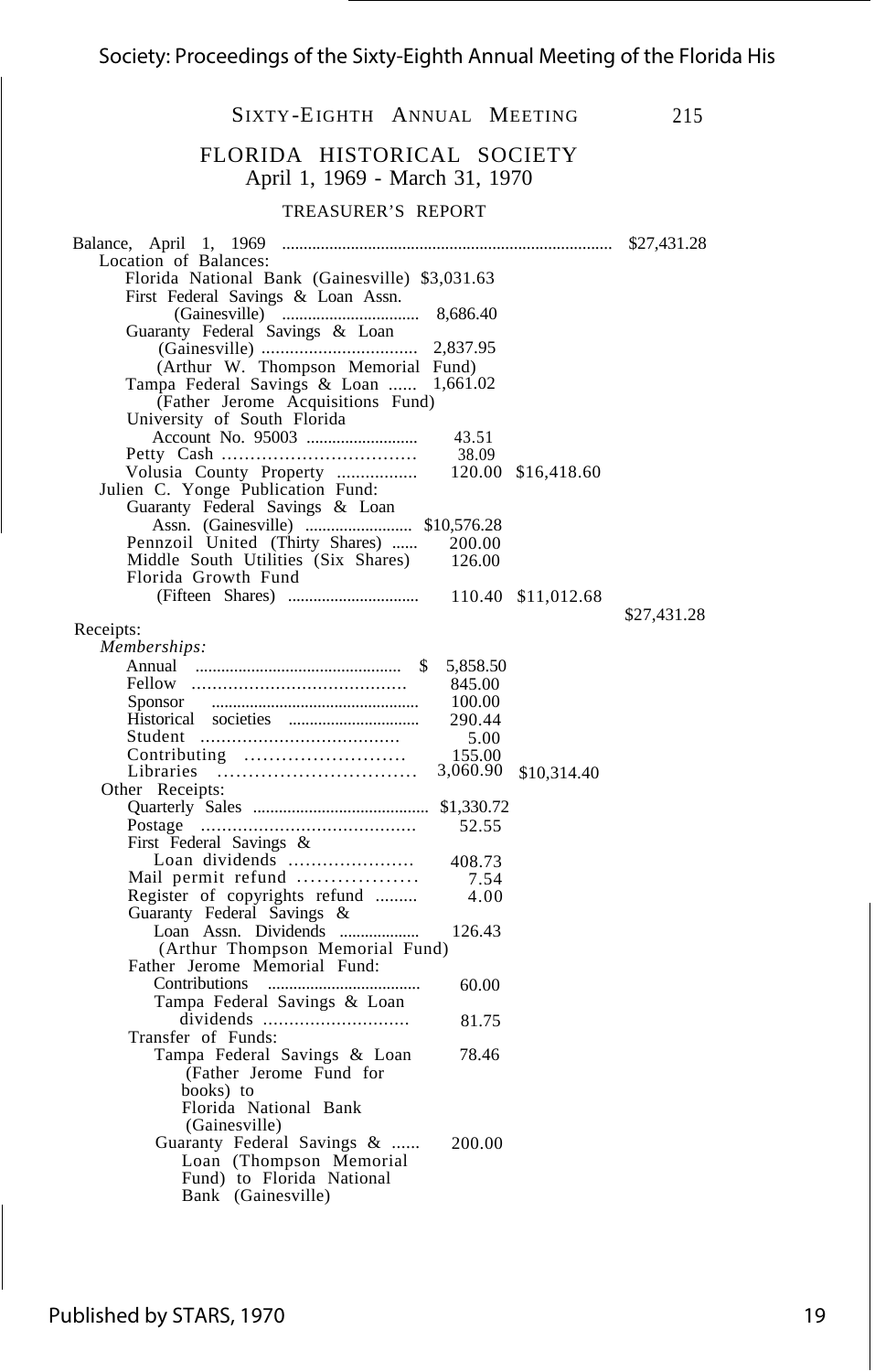| Florida National Bank<br>(Gainesville) to Tampa Federal       | 5.00     |            |             |
|---------------------------------------------------------------|----------|------------|-------------|
| Savings & Loan (Father                                        |          |            |             |
| Jerome Acquisitions Fund                                      |          |            |             |
|                                                               |          | \$2,355.18 |             |
| Julien C. Yonge Publication Fund:                             |          |            |             |
|                                                               | \$5.00   |            |             |
| Pennzoil United dividends                                     | 40.00    |            |             |
| Middle South Utilities dividend                               | 5.40     |            |             |
| Florida Growth Fund dividends                                 | 9.28     |            |             |
| Royalties:                                                    |          |            |             |
| Aristocrat in Uniform                                         | 75.07    |            |             |
| "Osceola" number of the                                       |          |            |             |
|                                                               | 9.00     |            |             |
| Miscellaneous                                                 | 10.00    |            |             |
| Guaranty Federal Savings &                                    |          |            |             |
|                                                               |          | \$746.35   | \$13,415.93 |
|                                                               |          |            | \$40,847.21 |
| Disbursements:                                                |          |            |             |
| Florida Historical Quarterly                                  |          |            |             |
| Printing (E. O. Painter)  \$6,954.11                          |          |            |             |
|                                                               | 431.86   |            |             |
| Index                                                         | 218.92   |            |             |
|                                                               | 40.00    |            |             |
| Mailing List                                                  | 137.72   |            |             |
| U. S. Post Office (postage)                                   | 117.23   |            |             |
|                                                               | 265.20   |            |             |
|                                                               | 300.00   |            |             |
| University of Florida Libraries                               | 1.00     |            |             |
| (microfilm enlargement for                                    |          |            |             |
| Quarterly)                                                    |          |            |             |
| University of Florida Teaching                                | 6.00     |            |             |
| Resources Center (photos)                                     |          |            |             |
| for <i>Quarterly</i> )                                        |          |            |             |
|                                                               | 3.00     |            |             |
| Storter Printing (Stationery)                                 | 24.00    |            |             |
| Kodak (Microfilm)                                             | 169.00   | \$8,668.04 |             |
| Annual Convention:                                            |          |            |             |
| Rinaldi Printing Company                                      | \$63.00  |            |             |
| (Programs)                                                    |          |            |             |
| Ramada Inn                                                    | 10.40    |            |             |
|                                                               | 38.54    | \$111.94   |             |
| Disbursements:<br>Other                                       |          |            |             |
| Thompson Memorial Prize                                       | \$100.00 |            |             |
| Patrick essay contest                                         | 90.00    |            |             |
| U.S.F. Account No. 95003                                      | 246.04   |            |             |
| (postage, telephone, and supplies)                            |          |            |             |
| Supplies $\dots\dots\dots\dots\dots\dots\dots\dots\dots\dots$ | 176.77   |            |             |
| Petty cash (stamps)                                           | 131.42   |            |             |
| Herbert J. Doherty (Clinch                                    |          |            |             |
|                                                               | 15.45    |            |             |
| Income tax preparation (C. P.                                 |          |            |             |
| Saclarides)                                                   | 35.00    |            |             |
|                                                               | 12.50    |            |             |
| Property tax (Volusia County)                                 | 2.80     |            |             |
| Mickler's Floridana (books                                    |          |            |             |
| for Father Jerome Collection)                                 | 74.21    |            |             |
| The Insurance Center (three year                              |          |            |             |
|                                                               | 45.00    |            |             |
| Dobbs Brothers Library Binding                                | 547.22   |            |             |